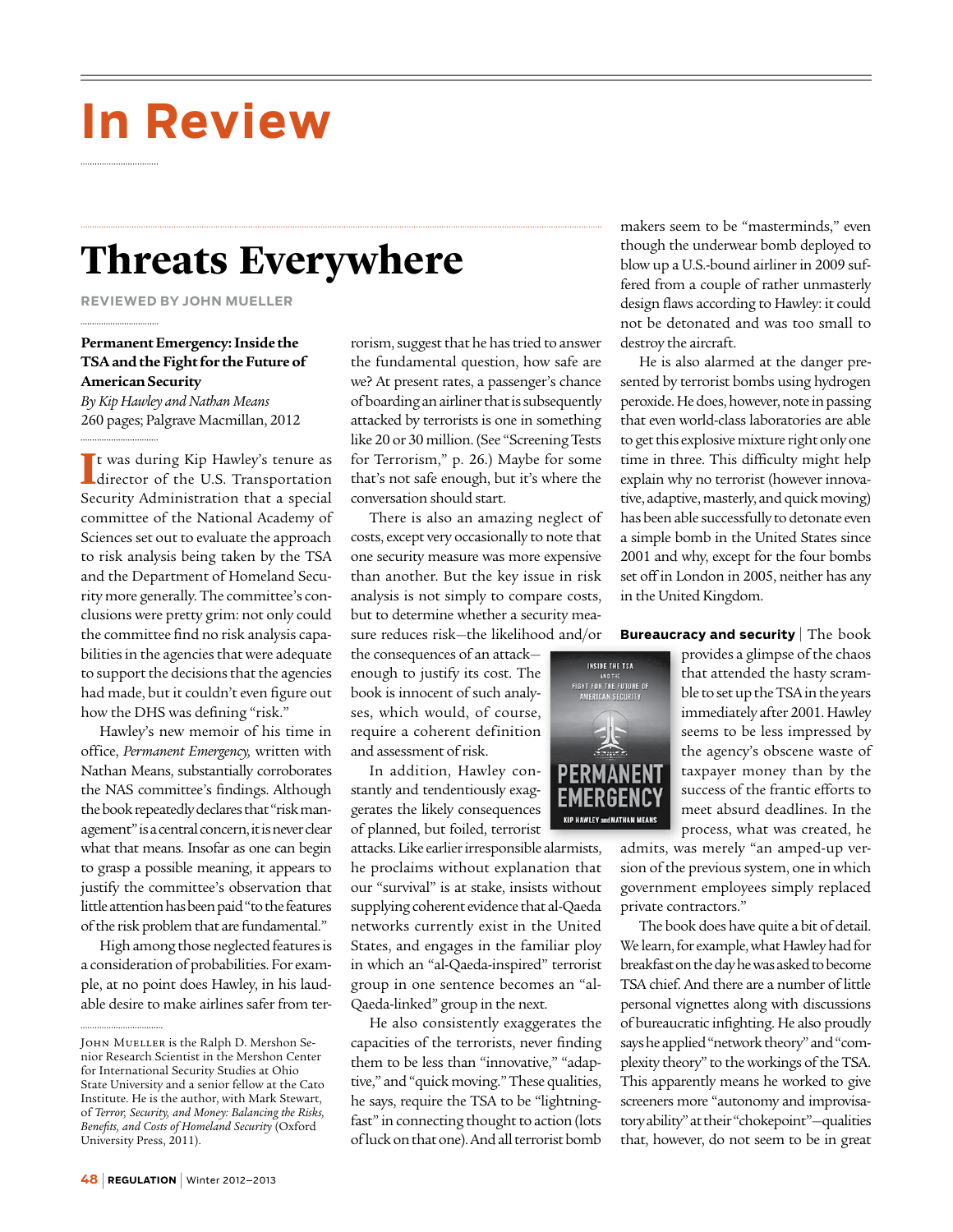evidence in the lines I've stood in.

Although the operations of the massive intelligence system that has burgeoned since 9/11 have been extensively discussed in a far more important book, *Top Secret America* by Dana Priest and William Arkin, Hawley does provide some arresting insights into its workings. He talks of the lengthy and frequent briefings in which barrages of intelligence, relayed in "story-time" fashion, only "rarely result in action."

On the morning of his last day in office, shortly before Barack Obama's inauguration, he dutifully waded through intelligence reports in quest of possible "threat streams." At the time, intelligence "had already highlighted threats to mass transit"—although, of course, none of those ever materialized. One of the reports particularly caught his eye: the corpses of four young men recently found at a small, remote "training camp" in Algeria, possibly killed by poison or by "some sort of biochemical accident." This set Hawley to wondering, "had they maybe been practicing for today on the [M]all?" This creative, if rather extravagant, exercise in dot-connecting is, says Hawley, a "perfect metaphor for how I had spent nearly the last four years of my life." That would be, of course, at taxpayers' expense.

The 9/11 Commission, as Hawley points out repeatedly, blames the 2001 disaster on a "failure of imagination." The problem now seems to be a surfeit.

As it happens, the Algerian corpse "threat" (a word that seems to have become a synonym for "lead") was only one of hundreds that Hawley examined on his last morning at the TSA, and the FBI reportedly sifts through over 5,000 of them each day. With the swelling intelligence apparatus pitchforking ever more "threats" onto the haystack to be pawed through by people paid to be imaginative, we will always be in an "emergency." The title of Hawley's book, then, is not—as might at  $\mathbb R$ first appear—an oxymoron.

## **The Pitfalls of Reforming a Broken System**

**Reviewed by Ike Brannon**

#### **Innovation Economics: The Race for Global Advantage**

*By Robert D. Atkinson and Stephen J. Ezell* 440 pages; Yale University Press, 2012

The phrase "industrial policy" comes<br>
with a lot of baggage, at least for those who can hearken back to Walter Mondale. Today, it connotes an activist government that shunts capital into favored industries, uses the tax code to reward friends, and generally gets involved in decisions that should not be made by government.

Anyone paying attention would say that is a spot-on description of our current government's modus operandi, but no one who has helped create the leviathan devouring our taxes and freedom

today (both sides of the political spectrum are to blame, incidentally) would admit to having been a party to the creation of anything as nefarious as an industrial policy. Like boiling a frog, it has occurred quite gradually, although the water in the pot has always been quite warm.

Blowing up the current arrangement would disappoint few economists. However, there is little unanimity on what should replace our current, convoluted industrial policy. While the natural conclusion of the libertarianminded would be for government to drop corporate tax rates, tax expenditures, and anything resembling an explicit subsidy into the dust-bin and be done with it, Rob Atkinson and Steven Ezell argue—at times quite convincingly—to replace the current industrial policy with a smarter, leaner one.

Atkinson is the president and founder of the Information Technology and Innovation Foundation, where Ezell is a senior scholar, so their interest lies first and foremost in figuring out how the government can leverage the gains from the information technology (IT) revolution. They argue with plenty of data supporting them—that massive productivity gains in the U.S. economy in the 1990s were primarily the result of firms finally adopting IT en masse and using it to generate massive gains in productivity, driven primarily by Wal-Mart and its retail-sector competitors. Today, these gains have diminished and there's ample evidence (that Atkinson cites elsewhere) that even the diminished productivity growth of late may be overstating the little growth that is actually occurring.

The current plight of the economy means that economic growth may be more important now than ever, given the pressing need for economic growth to generate sufficient tax revenues to get us out of our fiscal hole.

If we're going to do industrial policy (and make no mistake about it, we are—as anyone who's spent even a smidgeon of time in the favor factory that is the U.S. Senate can attest), let's think about doing it

so that we get the most bang for the buck.



A key way to do this is to tilt our tax code in favor of those industries that face the most competition from foreign entities. The vast bulk of those foreign firms receive their own share of subsidies, tax breaks, and favors from their own governments that dwarf the advantages we proffer our own companies.

Unlike the libertarian ideal, Atkinson and Edzell's proposal may be achievable. But how can a card-carrying libertarian not shout "*J'accuse*!" at the top of his lungs at such a thought? Because Atkinson and Ezell have a point—and because their reforms would represent a system markedly superior to the travesty currently in place.

**Rates vs. breaks** | Among other things, Atkinson and Ezell's book serves as an

Ike Brannon is a fellow at the Four Percent Growth Project at the George W. Bush Institute and director of policy at the R Street Institute in Washington, D.C.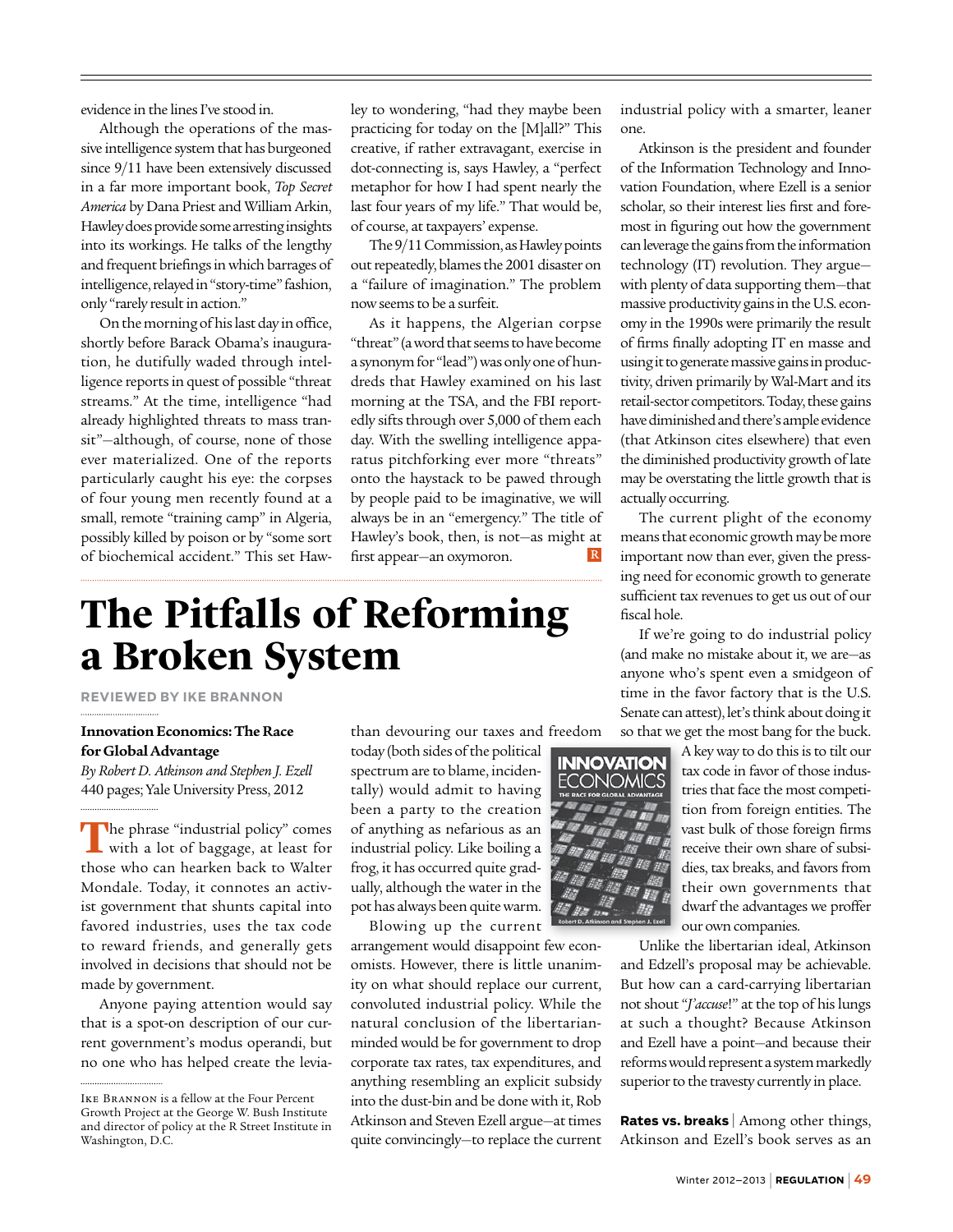opening salvo in the upcoming battle over corporate tax reform. Most people on the left and right now agree such reform should be a high priority for the next Congress, even if they disagree over how it should be done.

An oft-overlooked truism in economics is that the entity that writes the check to the government is not necessarily the one that bears the burden of the tax. For instance, the notion that employers and employees equally share the burden of the Social Security tax is an accounting fiction. In the tax's absence, the incomes of workers could go up by the entire amount of the tax (depending on the labor supply), meaning that workers bear the full burden of the tax.

Similarly, the corporate income tax is not borne solely by the evil, faceless corporations or even their shareholders. To wit, the corporate income tax decreases the returns to investment in plants, equipment, and machinery. As a result, less investment is undertaken and workers are less productive than they otherwise would be. Hence, wages are lower, the company produces less (and earns fewer profits), and prices for whatever they produce are higher as well. Therefore, workers and consumers bear the burden of a corporate income tax along with the owners of the company, and the relevant question for policymakers is how the burden is split among the three. That answer is important regardless of whether the concern is to maximize economic growth or redistribute income: if the burden primarily falls on workers, then the corporate tax code isn't going to be very effective at either one.

The bulk of research of the last decade suggests that labor bears the brunt of the corporate tax burden, making the tax an especially bad way to redistribute income even the lefty citadels at the Tax Policy Center have accepted this. Therefore, a lower corporate tax rate would increase wages and ameliorate income inequality more than other tax changes.

But Atkinson and Ezell have other concerns. What worries them is that the U.S. corporate tax code stands out not only because of its high statutory rate (highest among the nations in the Organization for Economic Cooperation and Development), but also because it does a lousy job

of incentivizing investment. Our corporate tax code ostensibly encourages investment via two "tax expenditures": the research and experimentation (R&E) tax credit (which gives a tax break to companies that increase their spending on activities that fall under those labels) and "bonus" depreciation, which allows companies to deduct spending on equipment more rapidly than it actually depreciates in value. But the bonus deprecation isn't especially generous, and neither is the R&E credit—and the latter is not designed particularly well to begin with.

While we know what tax reform generally does (trades the loss of various preferences for a lower tax rate), the question on the corporate side is how far can Congress take this process. Specifically, would it make sense to jettison the investment incentives for new plants and equipment (via the bonus depreciation) as well as the research and experimentation tax credit, in a quest to get the rate as low as possible, assuming the best we can do is a revenue-neutral reform?

The answer that a company pleading to Congress would give to that question depends on how much it benefits from these incentives, of course. A capital-intensive business that spends a lot of money on research and development perceives that the lower rates won't make up for the lost incentives, so it is not particularly anxious to make that deal. Companies that undertake little R&D or capital investment are keen on such a tradeoff and have been diligent in letting the tax-writing committees know. Which firms do we disappoint?

The temptation is to choose the low rates and insist that the market can sort it out more efficiently than the tax code can. Atkinson and Ezell argue that this is a copout: to quote Geddy Lee, if you choose not to decide, you still make a choice—in this case, in favor of banks and financial companies, and against manufacturers. Atkinson and Ezell wouldn't pass judgment for tilting the tax code this way because of its increase in inequality (although others would), but they would object to making U.S. businesses that compete against foreign entities operate under a tax code that renders them even less competitive. And make no mistake, the current U.S. tax code does them few favors.

**Taxing tradable goods differently** | This brings us to the second point of their book: We need a tax code that treats companies that compete globally, in the traded sector of the economy, differently than companies that have no international competition. Haircuts can't be outsourced to India, but there is no tax on this service. Tractors can—and are—produced all over the world, and the tax environment for tractors is worse in the United States than almost anywhere else. It's equally bad for U.S. companies operating abroad, for reasons that make absolutely no sense.

It raises an important philosophical question: Is tilting a country's tax code so as to make it more favorable toward exporters akin to managing trade? Or how about funding an agency that makes loans to potential customers of major exporters? To some degree it undeniably is. Consider the complaint of Delta Air Lines, which argues that U.S. Export-Import Bank loans to foreign air carriers to purchase jets from Boeing put Delta at a competitive disadvantage, since it isn't privy to the same cut-rate financing if it bought Boeing jets.

Atkinson and Ezell argue that unilateral disarmament in the high-tech jobs race, which is our current modus operandi, is a path to the eventual disappearance of the high-tech, high-value-added jobs in building aircraft, construction equipment, farm equipment, automobiles, and a host of other industries that China and Europe have been aggressively courting with their fiscal tools. The Chinese ex-im bank is 10 times the size of the U.S. bank, and direct government subsidies to their fledgling aircraft and construction equipment dwarf anything we do for our own companies. That does not even count the rampant theft of intellectual property that the Chinese government is (at best) ignoring or (at worst) abetting. A corporate tax reform that jettisons the R&E tax credit and bonus depreciation would exacerbate an already perilous environment for our manufacturers, they declare.

#### **Economic growth rather than neutral-**

**ity** | The problem with the U.S. Ex-Im Bank (which I've litigated on these pages previously, ultimately concluding it is an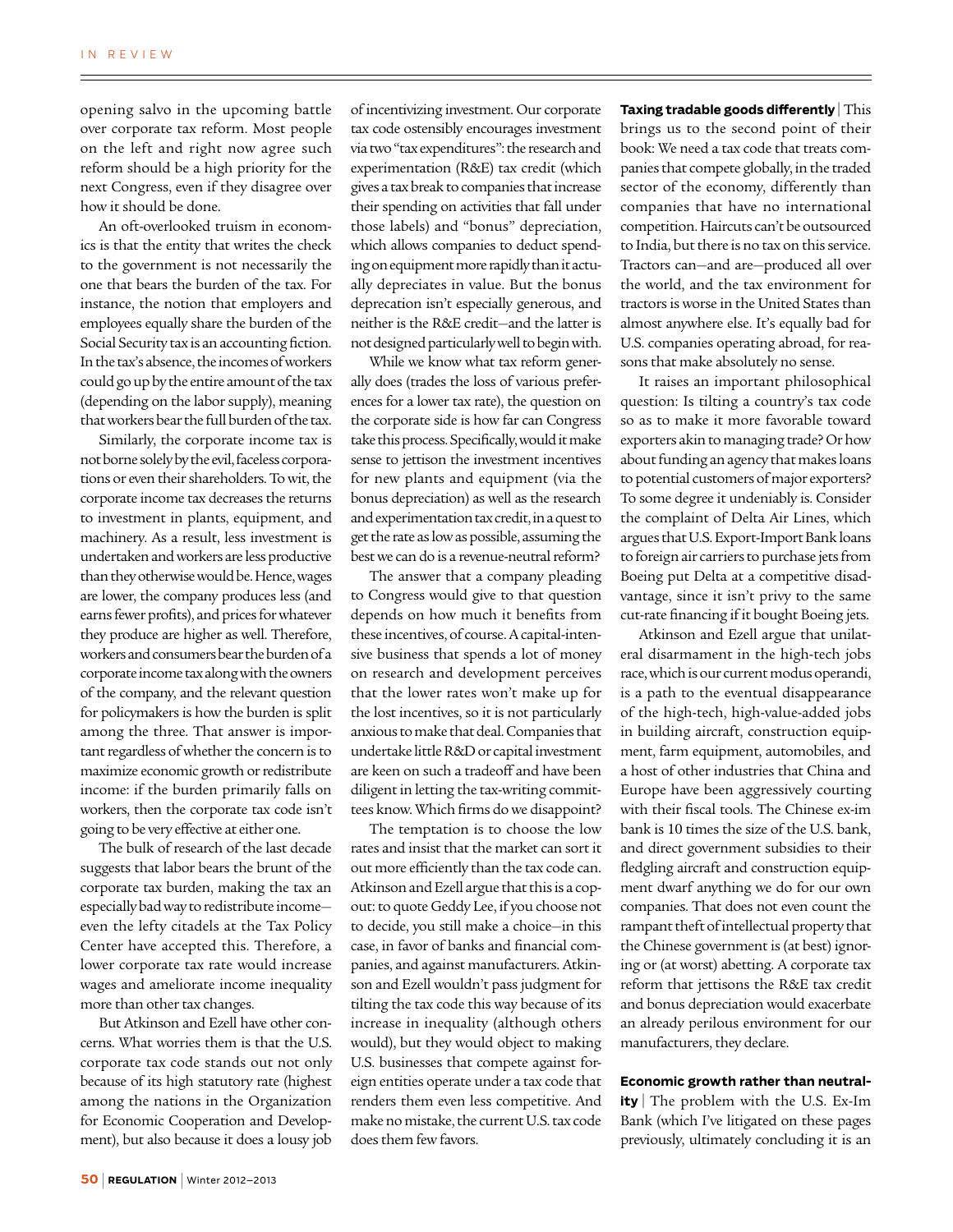unfortunate necessity; see "Reforming the Export-Import Bank," Summer 2012) lies largely in the micro-managing that Congress exerts over it: while the current mandate is for Ex-Im to make loans to overseas customers of U.S. businesses, it must make sure that a proportion of those loans go to support small businesses, women-owned businesses, and minority-owned businesses. No doubt, a congressional staffer is working hard this very minute to identify other aggrieved groups who deserve a loan support quota as well.

Our government tries to do too many things for too many groups. Telling it to do less is always a safe directive. But that may not be an option here: if we are going to fundamentally reform the tax code and have our government fund an exportimport bank, we need to come to some sort of agreement on the goals of these efforts. Atkinson and Ezell argue—convincingly that the goal of both should be economic growth, and the way to achieve that is to create a system that gives U.S. companies that compete in a global market as much of a competitive edge as we can, even if that means that companies that face no such international competition see their relative burden for funding government go up. The competing message, namely that we worship the vague totem of simplicity for its own sake, can respond only by labeling this reform as interventionist.

Simplicity should not be the goal of tax reform; economic growth is the metric that really matters. Atkinson and Ezell argue that a tax code that favors investment, research, and development produces more economic growth. Those who want a tax reform that merely simplifies the corporate code by jettisoning these incentives have to either explain why such a reform would produce higher economic growth than keeping pro-growth incentives, or else why simplicity is worth slower growth.

Simplicity and economic growth may go hand-in-hand when it comes to reforming the personal tax code, but Atkinson and Ezell present a compelling brief for why this is not the case when it comes to corporate tax reform. Here's hoping we have a reason  $\mathbb R$ to pay attention to them soon.

## **Is It Time for the X-Tax?**

**Reviewed by Ike Brannon**

#### **Progressive Consumption Taxation: The X-Tax Revisited**

*By Robert Carroll and Alan D. Viard*  222 pages; AEI Press, June 2012

**That would a tax reform look like** that would be acceptable to both political parties? At the moment it's hard seeing Democrats and Republicans even agreeing on pizza toppings, so positing wholesale changes to the tax code that would be mutually amenable seems like

an insurmountable barrier, but let's give it a shot: Republicans would presumably insist upon a tax code that would have lower marginal rates and more incentives for savings and investment, and generally be more conducive to economic growth. Democrats would insist on greater progressivity as well as more revenue. In

theory, a tax code that achieved all of those standards ought to be grist for a deal.

Does such a thing exist? Happily, it does, and economists Bob Carroll and Alan Viard spell it out in great detail in their new book, *Progressive Consumption Taxation.* I predict the book will soon be discussed and pored over on and off Capitol Hill—or at least its first 14 pages, which is all that the typical attentiondeprived D.C. denizen can bother to read.

But skimming it would be a pity because Carroll and Viard lay out a comprehensive tax code that may represent the only way to thread the needle and come up with a full-fledged tax reform just as "Taxmageddon"—the legislated return to 1998 tax rates—begins to rear its ugly head. And in Washington, D.C., timing matters.

**Taxing consumption** | The authors (Carroll is a former treasury official and is currently a partner in the tax practice

at Ernst and Young; Viard is a former academic and Federal Reserve Bank economist currently at the American Enterprise Institute) are apostles for the "X-tax," which forms the basis of their plan. The plan was first spelled out by the late David Bradford, who created a code that taxes consumption. Nothing is especially unique about that: nearly every country in the developed world, save for the United States, has some sort of consumption tax in the form of a value-



added tax (VAT). In general, economists would prefer taxing consumption rather than income because any tax produces less of whatever is taxed, and our economy does better if we deter consumption rather than income and the concomitant work that creates it. The problem for the political left is

that the VAT is not progressive, and the right hates the VAT because of the perceived ease with which it could be raised without the citizenry being aware.

However, an X-tax is less stealthy than the VAT. Under such a plan, people would still pay a tax on their labor income, but any income received from interest, capital gains, or dividends would not be taxed. There would be no deductions for IRAs or health savings accounts, although any money set aside for retirement or saved for any other purpose would be treated the same as a Roth savings account, with no further taxes being extracted. Exempting capital income from taxation makes economic sense because each dollar extracted from taxing capital income deters saving, investment, and economic growth more than does a dollar collected from labor income. Nobel economics laureate Robert Lucas called ending capital taxation "the closest thing to a free lunch that exists in the economy."

Recent history has demonstrated that sustained economic growth can do wonders to a country's revenue. For instance,

Ike Brannon is a fellow at the Four Percent Growth Project at the George W. Bush Institute and director of policy at the R Street Institute in Washington, D.C.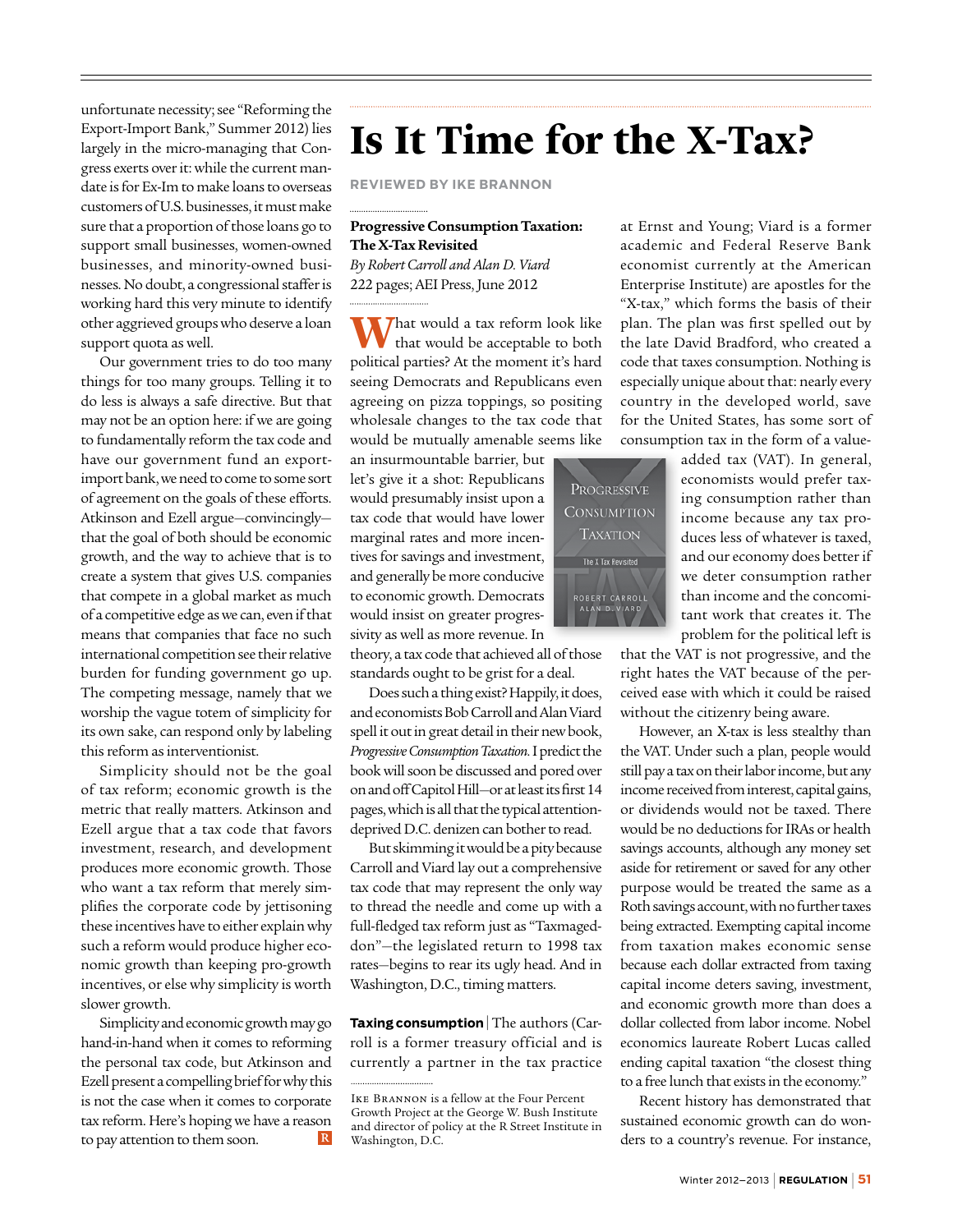when the economy grew at roughly 3 percent per annum between 2004 and 2007, tax revenue grew nearly 40 percent. Between 1995 and 2000, when economic growth averaged 4 percent per annum, revenue went up by fully 50 percent.

Since upper income households receive most of the non-labor income, exempting it from taxation means that progressivity—as well as the foregone revenue—has to come from somewhere else. The authors re-introduce progressivity in part by discarding most deductions currently in the code such as the mortgage interest deduction that go predominantly to upper-income households. Their version of the X-tax also has graduated tax rates on wages, which could be tweaked to achieve the level of progressivity desired by any Congress.

On the business side, the X-tax basically ditches the current corporate income tax structure and instead imposes a business cash flow tax. The difference is that instead of a corporation coming up with a measure of net income, this tax simply looks at the difference between spending and revenue. Carroll and Viard would extend this to all businesses, not just C corporations, which no doubt gives S corporations and partnerships some heartburn. Consistent with their desire to move to a full consumption tax, they would allow companies to immediately and fully expense all capital investment. A much broader base also means that much lower tax rates are possible.

**Political calculus** | Is America—or Congress—ready for a reform of the tax code that makes the 1986 tax reform seem like small potatoes? America is, I would argue; people don't much like paying taxes, but what really angers them is when they think others (especially the wealthy) aren't paying their fair share. The X-tax would greatly reduce the ability of individuals and corporations to creatively use various deductions and credits to hammer down their tax bill.

What will be difficult is for each side to acknowledge that the X-tax really does give them what they want. It is easy to see Democrats railing about the unfairness of not taxing dividends and capital gains even if the new code results in higher progressivity, or certain Republicans being angry about valuable deductions being removed even if tax rates on the personal and corporate sides are brought down. And members of the tax-writing committees on both sides of the aisle might be hesitant to vote for something that takes away their ability to do favors for their friends, although the cynic might note that clearing the deck opens the door down the road for a whole new round of tax preferences and influence-seeking.

But splitting a shrinking pie makes for painful politics, and a step toward higher long-run economic growth would make the politician's lot much easier. The baby boom generation is careening toward retirement without any assurance at all that our country can afford to make good on what they've been promised in retirement. Congress will soon have to choose whether to shortchange the boomers on what they've been promised, or offend some entrenched interests and embrace a tax reform that has the potential for goosing economic growth.

Virtually no one (save for the Obama administration, which apparently sees no need to work on tax reform) is happy with the current state of the tax code. With Taxmageddon on the horizon, the timing may be propitious to create a tax code that, in the words of a former treasury secretary, looks like someone designed it  $|R|$ on purpose.

### **Beyond Madoff 's Wildest Dreams**

**Reviewed by Pierre Lemieux**

**The Clash of Generations: Saving Ourselves, Our Kids, and Our Economy** *By Laurence J. Kotlikoff and Scott Burns* 275 pages; MIT Press, 2012

*The Clash of Generations* would be interesting if only because one of the co-authors, Laurence Kotlikoff, is a creative and eccentric economist. A profes-

sor at Boston University, he is well known for his iconoclastic research on government insolvency. In 2006, he published an article in (of all places) the journal of the Federal Reserve Bank of St. Louis entitled, "Is the United States Bankrupt?" He answered yes. He ran a thirdparty campaign for president in

2012. Co-author Scott Burns is a personal financial planner who has written with Kotlikoff before.

In this book, the authors defend with

and flashy formulas have all the advantages and drawbacks of the genre: they make for engaging and easy reading, but with shortcuts that sometimes make the point more, not less, difficult to understand.

The Clash of Generations

Saving Ourselves, Our<br>Kids, and Our Economy

brio the thesis that "*[t]he United States is bankrupt*" (italics in original). Their light style

**Fiscal gap** The problem, they explain,

is not the annual deficits. The annual deficit is not a significant figure: it can be misleading as it changes depending on how the government labels expenditures and revenues—what the authors call "the labeling problem." Accounting manipulations hide expenditures by shifting them into the future and disguise

future taxes by leaving inflation to increase them stealthily. Instead of taxation without representation, we now have "*taxation without cognition*" (emphasis in original). The result is that most of the liabilities "have been carefully kept off the government's books in a system of duplicitous accounting that goes far beyond Enron's and Bernie Madoff's wildest dreams."

Pierre Lemieux is an economist in the Department of Management Sciences of the Université du Québec en Outaouais. He is the author of *The Public Debt Problem: A Comprehensive Guide* (Palgrave-Macmillan, forthcoming January 2013).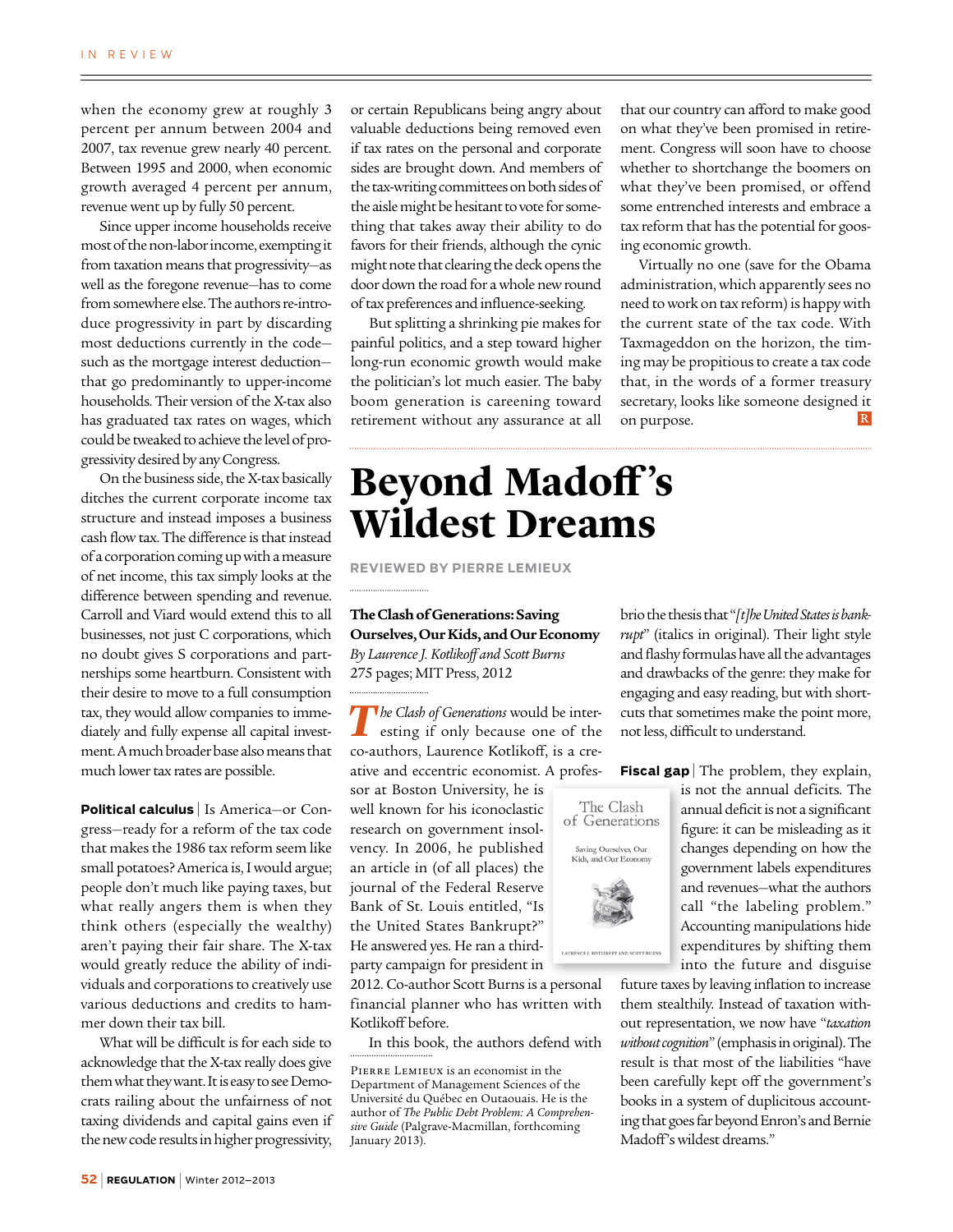The authors argue that what matters is the "fiscal gap," that is, the difference between the government's promises and future obligations on the one hand, and all its expected revenues on the other hand. Calculated in discounted dollars over an infinite horizon, the fiscal gap cannot hide expenditures nor lie on revenues. It is the only true measure of whether a government is financially sound or bankrupt.

Kotlikoff has done much academic work to quantify this statistical and actuarial construct. His latest estimates (as of June 2011), reported in *The Clash of Generations*, show the federal fiscal gap at \$211 trillion dollars, about 20 times the amount of the official debt. It is equivalent to 14 times current gross domestic product. "[O]n a fiscal gap basis," the authors write, "the United States is in worse fiscal shape than Greece."

In order to close that gap, the government would have to immediately and permanently increase all federal taxes by 64 percent. Alternatively, the government could immediately and permanently cut primary federal expenditures (all expenditures excluding reimbursement of the interest and principal on the official debt) by 40 percent. If action is delayed, even more dramatic tax increases and/or budget cuts would be needed. We are close to the point where nothing could realistically prevent a federal bankruptcy.

The main culprits for the fiscal gap are Social Security and Medicare. Created by Franklin D. Roosevelt in 1935 (and complemented by Medicare since 1965), Social Security is "a six-decade-and-counting Ponzi scheme." The system is based on the obligation of current workers to pay for current retirees' retirement, with the promise that the former will get similar subsidies when they grow old. This promise has become impossible to honor because the old are taking too much and the young are not able to pay.

In parallel with longer life expectancy, the state "has been turning retirement into a well-paid, long-term occupation." Retirees get on average more than \$30,000 per year in Social Security, Medicare, and Medicaid benefits, which amounts to three-fourths of annual per capita income, "far beyond our children's capacity to pay" and "far beyond

our own capacity—and will—to pay." In 2030—less than 20 years from now—these expenditures would eat two-thirds of federal revenues. According to official figures (which are less pessimistic than Kotlikoff and Scott's), putting the Social Security system on a sound financial basis would require an immediate and permanent increase of 29 percent in the Social Security tax rate (from 12.4 percent to 16 percent), or an immediate and permanent 22 percent cut in benefits. The welfare state that has been built for the old is "a generational time bomb, which will explode as a terrible clash of generations."

The old have voted themselves retirement incomes that are not supported by savings. The national savings rate has been decreasing for six decades, from 16 percent of GDP to essentially zero, while consumption, and especially consumption by the old, has increased. In order to pay what has been promised to older Americans, working adults will have to pay enormous taxes, which will depress the economy and make their tax burden even heavier. Until now, people have received more in benefits than they have paid in Social Security and Medicare taxes, but that is ending: young people will have to pay more in taxes than they will get in benefits. This is nothing less than the exploitation of the young by the old, "fiscal child abuse," and a "war on our children."

Kotlikoff and Burns argue that Ricardo equivalence (whereby the current generation would save in order to help the future one pay its higher taxes) does not work because, empirically, the old don't care that much for their children. Either the working young will have to pay twice—once for today's retirees and a second time for their own old age—or else the system will crumble.

The authors also examine the fiscal policies of state and local governments. To close their own fiscal gaps of \$38 trillion (to be added to the \$211 trillion federal fiscal gap), state and local governments would have to increase their own taxes by 12 percent or reduce expenditures equivalently. "We are, in short, totally screwed," conclude Kotlikoff and Burns. They fear that "major social strife could occur at any time."

**'Purple Plan'** <sup>|</sup> *The Clash of Generations* is three books in one, with the fiscal gap

section being followed by a section outlining the authors' proposed policy solution and another section offering financial advice for individuals. Unfortunately, the second and third sections are not as interesting as the first one.

The second section explains the authors' so-called "Purple Plan" to save America from government bankruptcy. They call their plan "purple" "because both Red Republicans and Blue Democrats will like what they see."

What are the solutions? A repudiation of the federal debt would only solve part of the problem. What is needed is to question the welfare state. But Kotlikoff and Burns don't want to travel that road.

The first component of their Purple Plan is a big attempt at social engineering of the financial sector. They want banks to be stripped of their limited liability if they don't become mutual fund companies that simply pass their depositors' money to mutual funds. This intriguing idea may be an exploitable entrepreneurial idea. Perhaps our authors should continue to build businesses around their ideas and create a Purple Bank (assuming actual regulations do not make the venture too costly). The problem with their proposal is that it would impose a single banking model on everybody. They must be very sure of their idea, to want to impose it on 300 million Americans! Would they be willing to assume personal liability for the results?

The second component of the Purple Plan aims at reengineering health care. The authors of *The Clash of Generations* propose a national health insurance scheme that would subsidize a basic health insurance plan for every American. The private insurance companies that would offer such plans would be prohibited from discriminating against existing conditions. As anybody would be allowed to supplement his basic insurance plan if he wished and could afford it, the proposed system appears to be non-monopolistic, much like Obamacare. Why, then, do the authors claim that their proposal would have "much in common" with the Canadian health care system? I don't know.

The Purple Health Plan is marred by other problems. This sort of initiative should be left to the states. Indeed, Massa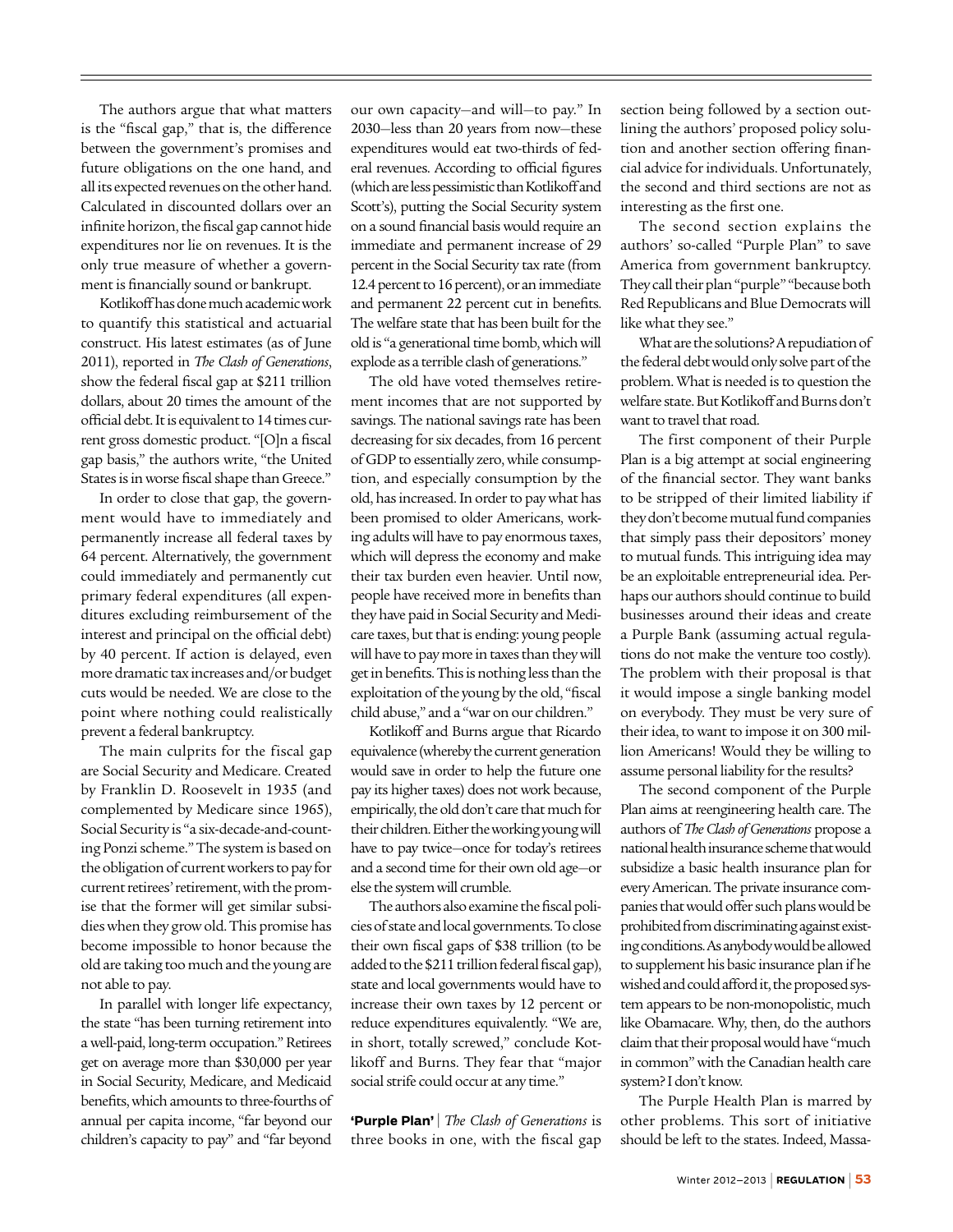chusetts, Vermont, and Maine have similar schemes, and have had them for a long time in the last two cases. People who want some form of public health insurance just have to move to those states. Moreover, Kotlikoff and Burns are quite certainly mistaken to think that their system would reduce the cost of public health care. They do propose liability and malpractice reform, but they fail to mention (and perhaps don't realize) that simply restoring freedom of contract, with the parties assuming the price/risk ratio they want, would do the trick.

A deep tax reform provides the third component of the Purple Plan. The main idea is to replace the personal and corporate income tax system with a consumption tax of 17.5 percent. The authors argue that their system would still be progressive given the compensating grants and credits given to poor consumers. Through increases in other taxes, the whole proposal would "generate substantially more revenue." *Contra* Kotlikoff and Burns, this is a drawback, not an advantage, of the reform.

As for Social Security, the Purple Plan would phase it out and replace it with another compulsory scheme, the "Personal Security Plan." This new public pension scheme would invest all contributions in an international index of securities and be fully funded, except for a government guarantee of the participants' invested money. Kotlikoff and Burns argue that forcing people to save for their old age is justified because the state would otherwise have to help the improvident ones. They don't seem to understand that there is a difference between ad hoc assistance and entitlements. Can't ordinary taxes be considered a sort of insurance savings, so that an entitlement scheme becomes unnecessary? The authors are strangely silent about who would bear the cost of phasing out the actual scheme. And they don't consider the government's temptation, at some point in time and for some good reason, to expropriate such a large accumulation of assets or to boss around the corporations in which the scheme would own shares.

More generally, what Kotlikoff and Burns do not seem to realize is the irremediable inconsistency between the American ideal of liberty on the one hand and, on the other

hand, the welfare Leviathan and the high taxes and pervasive controls it requires. They don't raise the essential question of the role of the state. They just want to save the present system in a sustainable form. Their proposals show how complicated that is.

The book's last few chapters provide financial advice to those who want to save enough for their retirement. The authors discuss such topics as how to invest and where to live—in other words, how individuals can try to escape the hole in which government policies have put them. This section is not uninteresting. For example, by emphasizing index funds, it silently rehabilitates the Efficient Market Hypothesis. It is, however, not totally consistent with the first part of the book. It discusses at length how to maximize one's returns from Social Security and how to use Treasury Inflation Protected Securities (TIPS) in the context of a diversified portfolio. But hadn't we learned, just a few chapters before, that Social Security will not be able to pay the promised benefits and that the federal government is totally bankrupt?

**Trusting the state** | The main fault of *The Clash of Generations* is its unbounded trust in the capacity of the state to do good. This is strange for a book that provides a devastating criticism of everything government has done wrong thus far and continues to do wrong now, including the "impending, gigantic, and virtually inescapable failure that will change our lives."

The authors want a new, all-encompassing financial service regulator similar to the Federal Drug Administration (no joke: that's the example they themselves use) to weed out bad financial instruments. They wish for an omniscient government. All information in individual mortgage applications should be available on the web. The federal government would know everything about any individual's health status in order to determine the size of the voucher that each person would receive toward purchasing health insurance. About your finances and your health, the state would know everything and, of course, use that information efficiently for your own good. No more asymmetry of information: Leviathan has it all!

To trust government with information is surprising under the pen of authors who have documented so many ways in which the government uses its control of information to cheat its subjects. For example, they brilliantly illustrate how nobody understands tax law and other legislation. They argue that modeling a certain decision that beneficiaries of Social Security should make requires, under reasonable hypotheses, going through  $10^{105}$ alternative possibilities, a number greater than the number of atoms in the universe. No computer can make such calculations.

In parallel to their irrational trust of government, the authors continuously attack "predatory" finance, "Wall Street," and private greed, apparently oblivious to the fact that financiers work under regulations established by "our government" (as they repeat endlessly and fondly). If the magical "we" and "our" don't occur a hundred times in the book, then I am Bernie Madoff. What's more dangerous, political or financial greed? As John Maynard Keynes perceptively noted, "It is better that a man should tyrannise over his bank balance than over his fellow-citizens."

Kotlikoff and Burns sometimes see ghosts, such as the "rising individualism, increasing personal freedom" since the 1970s. Except for the abolition of the draft, some marginal increase in sexual freedom, and the reaffirmation of the Second Amendment, it is not easy to see where that increase in personal freedom has happened. And despite their generally sound economics, the authors seem to claim that saving would prevent people from being "reliable consumers" à la Galbraith or Keynes. They espouse redistributionist values, but just don't like the current redistribution package from the non-rich young to the non-poor old. Ah, they seem to cry, bring in our ideal state! Bring us a Madoff we can trust!

This being said, *The Clash of Generations* presents many worthwhile observations and ideas that run against conventional wisdom. Even if its solutions fall short, the book does explain a large part of the reason why the American state (mainly the federal government, but also state and  $\mathbb R$ local governments) is bankrupt.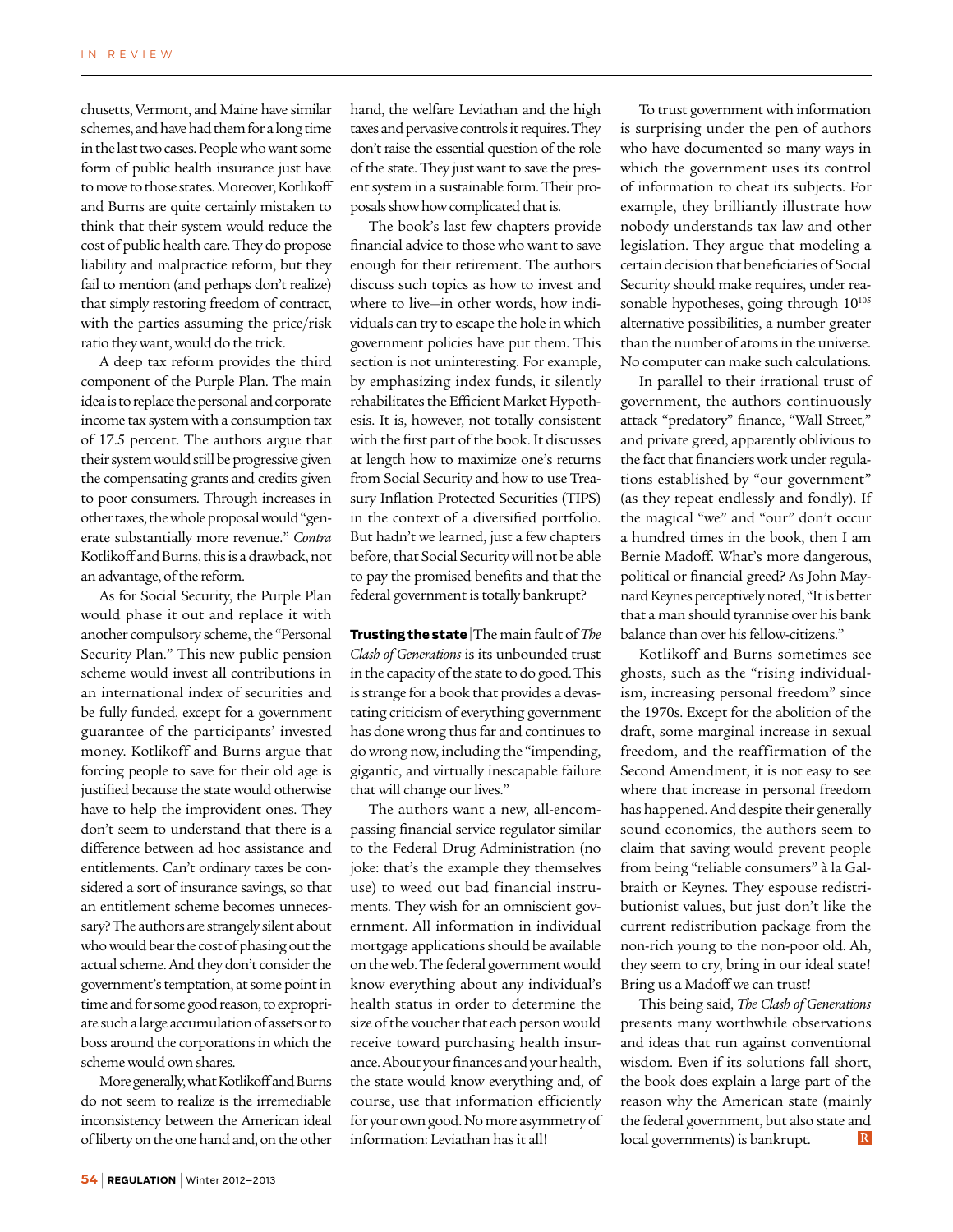## **Plenty of Nothing**

**Reviewed by David R. Henderson**

#### **Red Plenty**

*By Francis Spufford* 434 pages; Graywolf Press, 2012

**F**rancis Spufford has pulled off a mar-velous stunt. His book, *Red Plenty,* is not quite a documentary, although it's full of verified facts and actual historical figures. And it's not quite a novel, although it contains fictional characters. The British *Sunday Telegraph* called it "faction." Whatever one calls it, here's what it is: a work of art that sympathetically blows the whistle on Soviet communism, pointing out its

contradictions and its brutality, showing—gently and non-propagandistically—why it couldn't and didn't work.

Spufford, who teaches writing at Goldsmith's College in Britain, is not an economist, but he has a real grasp of what economists call the "calculation problem." Early in the last century, Ludwig von

Mises and later Friedrich Hayek pointed out that in a centrally planned economy, the planners lack the information they need to manage a successful economy. They argued that only a decentralized price system—i.e., the free market—can provide that information; but, of course, abolition of the price system was the essence of communist economics. Ultimately, Mises and Hayek won the "socialist calculation debate," as even lifelong socialist Robert Heilbroner admitted in two stunning articles in the early 1990s.

Spufford weaves this lesson into a series of vignettes that track the fictional and nonfictional characters from 1938 to 1970. The last book on the economics of communism that I enjoyed even close to as much was Scott Shane's *Dismantling Utopia: How Information Ended the Soviet Union.*

**Human story** | But Spufford's book is so much more because it is, essentially, a novel. He takes a sympathetic look at what the best-intentioned communists were trying to achieve. That makes communism's failings all the more poignant. So, for example, we see fictional character Galina, who, as a loyal communist, gets to attend a 1959 exhibit in Moscow in which Americans show off some of the latest fruits of capitalism. Her job is to refute American propaganda and spout communist pro-

> paganda. But she finds herself marveling at "little plastic beakers" that she believes, however hard she tries not to, an average American family can afford. Moreover, she is convinced that Americans can own the beakers "without having to do anything to deserve them." They can own them "[w]ithout having to part

with anything except banknotes. Just by going shopping." Galina, who has already spent a large part of her life in queues for goods in short supply, notices that the American demonstrating these things "talked about the money things cost as if that were the only consideration."

For women who have given birth and men who have been with them during the process, the vignette on how health care providers in the communist system care for patients is chilling. In 1966, when Galina goes to the hospital to give birth and complains about the pain, she is asked if she has taken the psychoprophylaxis classes. Psychoprophylaxis, Spufford explains in a footnote, was the dominant doctrine on childbirth in the Soviet Union at the time. It turns out that Galina hadn't taken the classes, but when she talks to another woman giving birth, she learns that the classes were mainly about how to prepare baby food and why one should take lots of walks. Says the other expectant mother,

"[T]hen there were five minutes at the end about labour pain being an illusion promoted by capitalist doctors, and how it was really only messages from the subcortex of the brain which you could turn off by stimulating the cortex." When Galina replies, "I don't know what that means," a teenager in the bed on the other side says, "I do. It means they're not going to give us any painkillers." She does get morphine, but only by pulling rank: threatening the midwife with consequences because of her husband's high-level position in the Communist Party.

#### **Capitalism vs. central planning** <sup>|</sup>

Although the idea of taking childbirth classes in which you learn almost nothing may sound strange to Americans—my wife and I learned a lot in ours—the key is that the people taking the classes didn't pay for them. When you don't pay, you're not the customer. So the supplier has little incentive to provide something useful.

The fact that customers had no power was the problem economy-wide. In one scene that takes place in 1962, a fictional character—an attractive 30-something female biologist named Zoya—meets some flirtatious, idealistic 20-something male graduate students in economics who are excited about their ability to improve what they agree is a messed-up economy. One of the students, Kostya, asks Zoya, "Did you know that last year more than half of the hosiery delivered to shops was substandard?" Zoya replies, "Let's say that I had an anecdotal appreciation of that fact, from trying to put some of it on."

Kostya thinks this can be solved under communism. "What we need," he asserts, "is a planning system that counts the value of production rather than the quantity. But that, in turn, requires prices which express the value of what's produced."

"The value to whom?" asks Zoya.

Kostya replies: "Not just the value to the producer, or even to the consumer, because that only gives you capitalism again, surging to and fro, doing everything by trial and error. It's got to be the value to the whole system; the amount it helps with what the whole economy is trying to do in the present planning period."

Kostya then goes on to assert that the



DAVID R. HENDERSON is a research fellow with the Hoover Institution and an associate professor of economics at the Graduate School of Business and Public Policy at the Naval Postgraduate School in Monterey, Calif. He is the editor of *The Concise Encyclopedia of Economics*  (Liberty Fund, 2008). He blogs at www.econlog. econlib.org.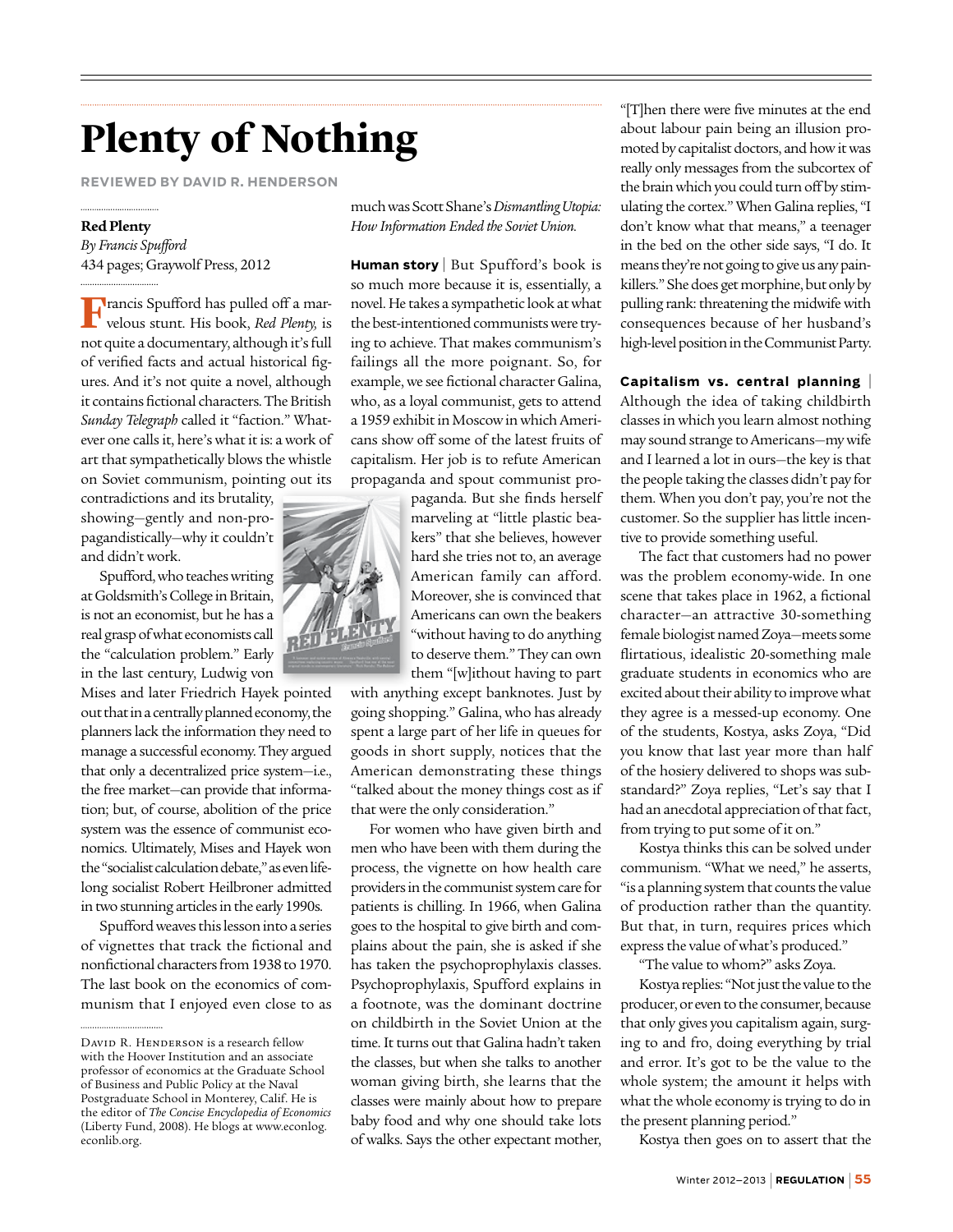whole problem can be solved by complete centralization combined with high-powered computers. This view was widespread at the time, both in the Soviet Union and elsewhere. Polish socialist economist Oskar Lange, who was on the losing end of the socialist calculation debate but didn't admit it, called the free market "a primitive pre-electronic calculator." Of course, it turned out that it was central planning that was primitive.

Meanwhile, Soviet citizens had to live with what was already a highly centralized system. Because the central planners classified the city where Zoya, Kostya, and the others lived as a college town, food was allocated to it based on the assumption that college students, lifting pencils and wiping blackboards, did not need much food. But the "college town" also contained 40,000 industrial workers. Spufford writes, "[A] locust would have been hard put to find a spare crumb," and, "Sausages were as rare as comets."

In the early 1960s, many economists, including MIT's future Nobel laureate, Paul Samuelson, thought that Soviet economic growth would so exceed U.S. economic growth that the USSR would become the dominant economic power. But that, as Spufford points out, is because of how Soviet growth was measured. Here's Spufford's comparison of the measurement of growth in market and socialist economies:

It wasn't in the essence of a market economy that it should always do a little more this year than it had last year. The planned economy, on the other hand, was created to accomplish exactly that. It was explicitly and deliberately a ratchet, designed to effect a one-way passage from scarcity to plenty by stepping up output each year, every year, year after year. Nothing else mattered: not profit, not the rate of industrial accidents, not the effect of the factories on the land or the air. The planned economy measured its success in terms of the amount of *things* it produced. Money was treated as secondary, merely a tool for accounting.... By counting actual bags of cement rather than the phantom of cash, the Soviet economy was voting for reality, for the material world as it truly was in itself, rather than for the ideological hallucination. It was holding to the

plain truth that more stuff was better than less. Instead of calculating Gross Domestic Product, the sum of all incomes earned in a country, the USSR calculated Net Material Product, the country's total output of stuff—expressed, for convenience, in roubles.

Do you see any room in there for Joseph Schumpeter's creative destruction, by which people got not just 10 percent more "stuff," but different things that are worth more and, sometimes, require *fewer* materials? Me either. As Spufford points out in a footnote, industrial growth "in the USSR did not carry over into general prosperity." A big part of the reason is that value was often measured by weight. One of the characters in the book doesn't want to sell a machine that another factory desperately needs because the factory that produces the new machine will be paid less than was paid for the old, inferior machine. The reason? Equipment is priced mainly according to weight. The new, superior machine weighs less.

Wait! It gets worse! Spufford points out that one economist found the Soviet economy actively destroyed value. He gives an example of some awful Soviet shirts that no one valued, produced from valuable cotton that could have been sold on the world market. (He footnotes a nonfiction book that tells that story.)

**Facts behind the fiction** | That brings me to the footnotes. They are truly spectacular: I read every single one. Reading the first pages, I found myself wondering about the historical accuracy of Spufford's many claims. After checking the first few footnotes, I quit wondering. When he makes true claims, he gives the citations. When he takes poetic license with his work of "faction," he cites the sources on which he bases that license. Were I putting together a syllabus on Soviet economic planning, I would start by just working through his footnotes.

The book ends with a sympathetic portrayal of Nikita Khrushchev in 1968. Khrushchev, who was forced into retirement in 1964, looks back, sadly and angrily, at the huge amount of blood spilled for communism. He had thought the losses were worthwhile because he and his comrades were creating paradise. But here are his actual words, which Spufford tells us in a footnote were on tapes that Khrushchev recorded but that were held back from the memoir his son smuggled to the West:

Paradise is a place where people want to end up, not a place they run from. What kind of socialism is that? What kind of s\*\*t is that, when you have to keep people in chains? What kind of social order? What  $\overline{\mathbf{R}}$ kind of paradise?

## **Punishing Success**

**Reviewed by David R. Henderson**

**Rich-Hunt: The Backdated Options Frenzy and the Ordeal of Greg Reyes**  *By Roger Donway* 180 pages; Atlas Society, 2012

**A**yn Rand once provocatively referred to big business as "America's persecuted minority." Although she didn't do enough to point out how big businesses often sic government on their competitors, Rand had a point. There *is* a strain of thought in America that assumes that big, successful businesses, no matter how they achieved their success, *must*

be dishonest. Unfortunately, some of the people who fail to distinguish the honest from the fraudulent means of acquiring wealth end up as business reporters. Their news stories often betray an ignorance of basic economics, but their readers typically don't pick up on that.

DAVID R. HENDERSON is a research fellow with the Hoover Institution and an associate professor of economics at the Graduate School of Business and Public Policy at the Naval Postgraduate School in Monterey, Calif. He is the editor of *The Concise Encyclopedia of Economics*  (Liberty Fund, 2008). He blogs at www.econlog. econlib.org.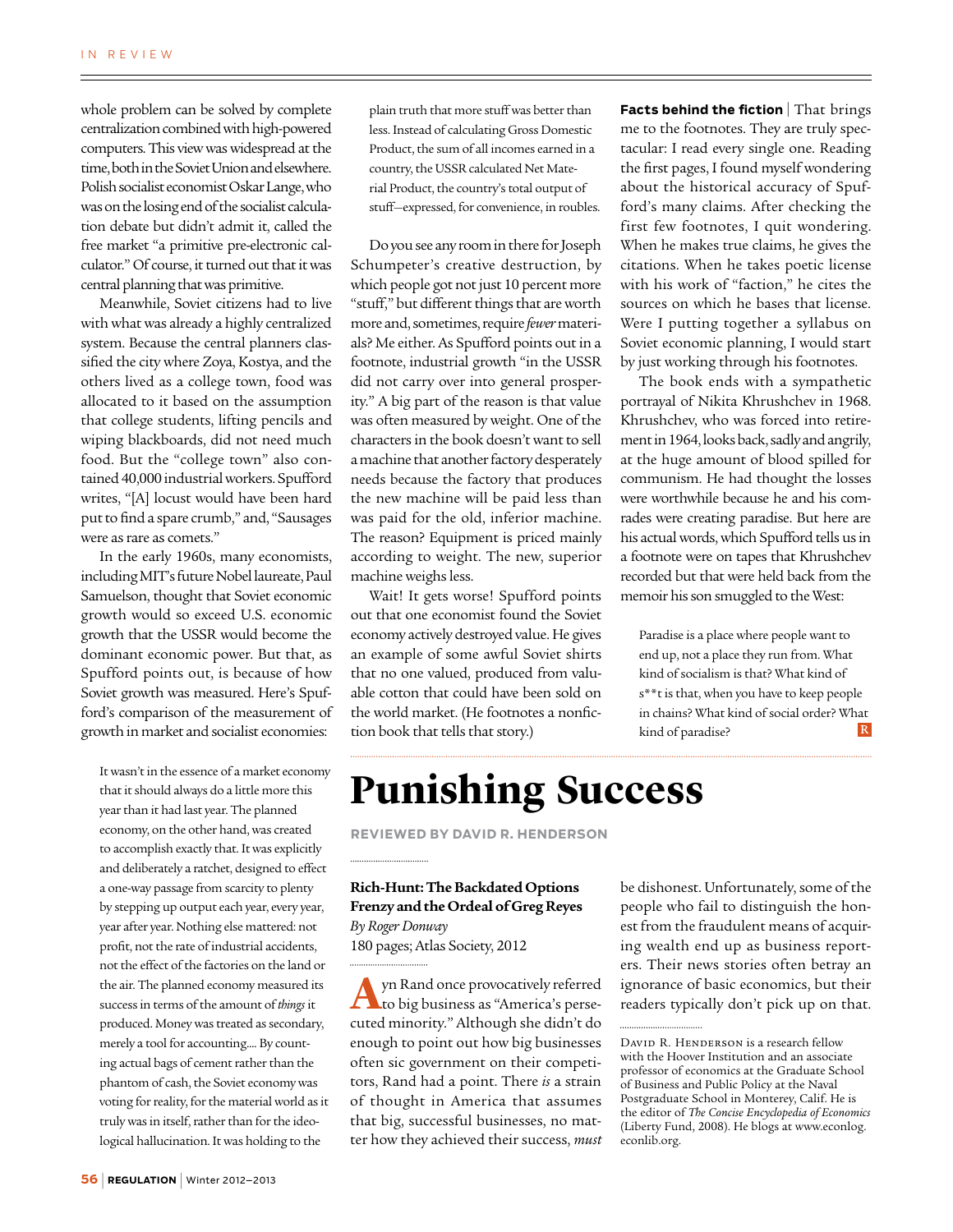So honest businessmen and women who succeed are often subject to attack in the media because of their success. And the many vaguely worded laws and regulations on business mean that businessmen, small and large, can get caught in a Kafkaesque wringer.

That's what happened to Greg Reyes. From 1998 to 2005, Reyes was the chief executive of a small Silicon Valley firm, Brocade Communications System, which he made very successful. Reyes followed the standard practice of using stock options to attract high-quality employees and, on the advice of various people, used "back-dating" to maximize the value of stock options to these employees. This

backdating landed him in a legal mess that could have put him in prison for 30 years. The good news is that he went to prison for "only" 18 months and was fined "only" \$15 million. In *Rich-Hunt*, philosopher Roger Donway tells the detailed story of how Reyes ended up in this position and how little the prosecutor cared

about truth, let alone justice. The result is a chilling page-turner. If you don't know much about how vague federal laws and regulations can put innocent people at risk, or if you already know but want to know more, *Rich-Hunt* is for you.

**Backdating** <sup>|</sup> Donway, who heads the Business Rights Center of the Atlas Society, makes his position clear from the outset. He sees Reyes as a hardworking, clear-thinking, entrepreneurial hero. He also sees the law that Reyes was charged with violating as pernicious and vague. But even if one thinks that Reyes was not a hero, and even if one thinks that the law was a good law, Donway gives ample evidence that the legal system badly abused an innocent man. The abuse involved prosecutorial misconduct and mischievous actions by a federal judge. Another player that comes off looking very bad is the *Wall Street Journal*'s news section, which hyped the backdating controversy as if it was obvious that options shouldn't be backdated.

A little explanation is in order. The stock options at issue are "call" options. They give the holder the right to buy a stock only after the end of a "vesting period" and at a certain price, called the "strike price." The lower the strike price, the more valuable is the option. Why use options to pay employees? As an incentive to attract good employees.

Reyes had chosen as his "consigliere" and corporate-governance expert a legendary Silicon Valley lawyer named Larry Sonsini. Donway calls that choice "the worst decision of Greg Reyes's life." Sonsini suggested that, to decide on the number of stock options, the strike price, etc., to offer to lower-level employees, Reyes appoint

himself as a "compensation committee of one." But Sonsini, allegedly a corporate-governance expert, did not bother to tell Reyes about the need to comply with various regulatory and accounting options, a fact that Sonsini, in a later deposition, admitted.

A big issue for anyone who

awards options is what strike price to set. A method that many companies used was to backdate so as to set the lowest price that the stock had reached in the previous quarter. This made the option more valuable to the employee than if the strike price had been set at, say, the average of prices in the previous month. Reyes, as a committee of one, chose this backdating method. At no point did he get to choose the strike price for his own options.

In 2005 and 2006, the *Wall Street Journal* ran a series of articles on backdating, treating it as a scandal. In a May 22, 2006 article, for example, *Journal* reporters Charles Forelle and James Bandler wrote, "[A]n analysis by the Wall Street Journal found the probability that that pattern [choosing the date in the previous time period when the share price was at its lowest for that time period] occurred merely by chance is tiny—around one in 20 million." Well, duh. Of course it was not random, but the news story's unstated implication was that somehow it should have been. In a May 31, 2006 *Journal* article, Forelle and Bandler argued, "[B]ack-

dating an option grant to yield a better price vitiates the incentive purpose of the grant." But that assumes that the main purpose of the option grant is to incentivize employees to increase the firm's value and, thus, the price of the firm's stock. As Donway notes, though, that is unlikely for employees "with the possible exception of the CEO."

On July 21, 2007, Christopher Cox, the head of the Securities and Exchange Commission and a former "conservative" Republican congressman from southern California, and Kevin V. Ryan, the U.S. attorney for northern California, held a joint press conference at which they announced their pursuit of criminal charges against Greg Reyes and Stephanie Jensen, previously Brocade's vice president of human resources. Earlier that day, the *Wall Street Journal* had run an article by Steve Stecklow titled, "How One Tech Company Played with Timing of Stock Options." The "One Tech Company," of course, was Brocade. Was it a coincidence that the article ran the same day as Cox and Ryan made their charge, or had Stecklow been tipped off? Donway, quite reasonably, thinks the latter.

In the article, Stecklow revealed Reyes's practice of changing employees' start dates to give their stock options more value. Reyes did do this, and the reason was to *legally* get around a regulation that was part of the 2002 Sarbanes-Oxley law. Stecklow did not mention that fact in his 3,000 word article.

Stecklow completed his indictment by noting two facts: (1) Reyes was a tough manager "who was known for firing questions at any employee who passed him by without making eye contact," and (2) Reyes was very wealthy, having bought "a 12,000-acre California ranch and hunting grounds, an Alaskan fishing lodge, a stake in the San Jose Sharks hockey team, a 10,000-square-foot home in Saratoga, Calif., and more than a half-dozen cars including a Porsche and a Ferrari." What is American capitalism coming to when capitalists ask tough questions of employees and buy expensive things? Apparently, the only honest CEOs are the ones who hug their employees and drive beat-up Toyotas.

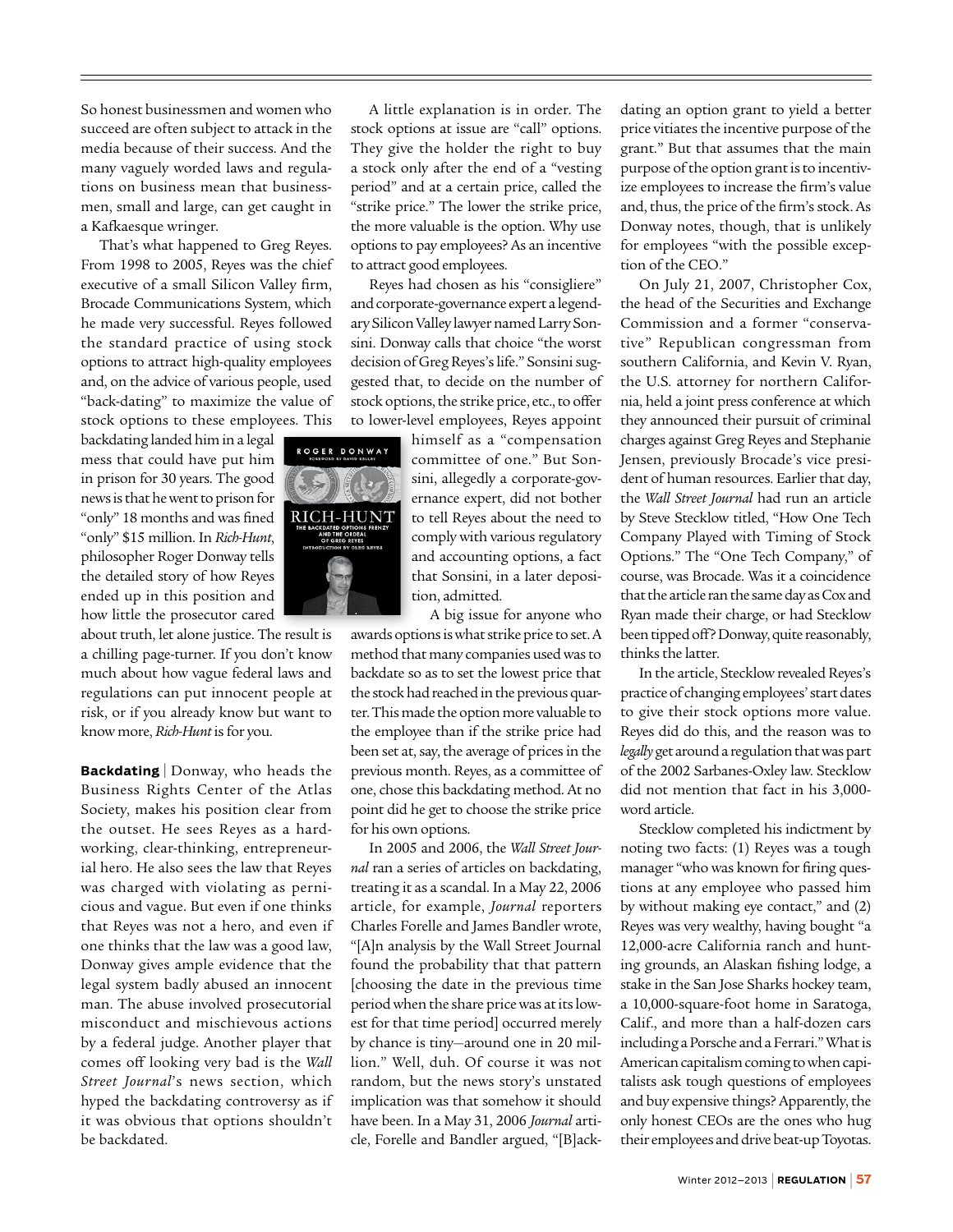**The trial** It is hard to summarize the courtroom drama. What I can say is that Donway is a master storyteller and that pages 53–134 are well worth reading. Still, I'll give some highlights.

The major question in the Reyes trial was not about backdating options or giving artificial start dates to employees, because neither of those practices was illegal. The question was whether Reyes had committed fraud in accounting for the cost of the stock options. The more "in the money" the options were, the bigger the cost to Brocade's shareholders. You might think that if the shareholders had been hurt, the prosecution would have come up with a shareholder who said he was hurt. It didn't. Moreover, it was the prosecution, not the defense, that excluded a Brocade shareholder from the jury.

Unfortunately for Reyes, the presiding federal judge was Charles Breyer. Although Donway doesn't mention this and possibly doesn't know, Breyer had achieved some notoriety in 2003 by presiding over the trial of another entrepreneur, Ed Rosenthal, for growing marijuana. During that trial, Breyer had forbidden Rosenthal's lawyers from pointing out that Rosenthal was acting as an agent for the Oakland, Calif., city government's medical marijuana program. After Rosenthal was found guilty, some jurors expressed outrage when they learned that fact. On the surface, it looks as if Breyer was a good guy for having sentenced Rosenthal to time already served, but those of us who followed the case are not so sure. Before the sentencing, some of Breyer's neighbors had verbally attacked him and his family members. There is some reason to think, therefore, that the light sentence was due more to pressure from neighbors than from any humanitarian leaning.

Sure enough, Breyer inserted himself into the Reyes trial in a fairly aggressive way. A witness for the prosecution had argued that the way Reyes accounted for stock options negatively affects the market's valuation of the stock. According to Donway, the trial transcript shows that Breyer, without a single objection having been raised by the prosecution, blocked the defense's cross-examination of this witness nine times in just 14 pages. Moreover, during the closing arguments, prosecution lawyer Timothy Crudo lied about a key issue. When defense lawyer Richard Marmaro moved on that basis for a mistrial, Breyer's flaccid remedy was to tell the jury that closing statements are only arguments, not evidence, and that the attorneys' "comments may have been in error." Shockingly, though, Breyer did not tell the jury whether he had in mind the attorneys for the defense or the attorney for the prosecution.

Fortunately, a three-judge panel of the Ninth Circuit Court threw out the conviction based, in part, on the prosecutorial misconduct noted above. Unfortunately, Donway never tells that to the reader explicitly, but leaves us to figure it out. More unfortunately, the Ninth Circuit left it up to the prosecution to decide whether to have a retrial, and the prosecution, upset at being tongue-lashed by the Circuit Court, chose a retrial. Reyes, tried once again in front of Breyer, was convicted. He has now served his sentence.

**Conclusion**<sup>|</sup> One moral I took away from this book is that we should avoid vague laws that put people at risk of long prison sentences for what are, at most, accounting errors. The other big moral is that more books like this need to be written. Over a century ago, when Emile Zola wrote his open letter "*J' Accuse*," French society was much less wealthy than ours is. Contributors now donate at least hundreds of millions of dollars annually to think tanks that argue for freedom. But Roger Donway is the only author I know who has taken a specific judicial outrage against a businessman, examined it carefully, and told the story compellingly. There should be 10 more such books. If donors were to give a few tens of thousands of dollars to each qualified person who researches and writes such books, the world would be a better place and free markets would have a better chance.

## **Getting Rich Is Glorious**

**Reviewed by Pierre Lemieux**

#### **How China Became Capitalist**

*By Ronald Coase and Ning Wang* 256 pages; Palgrave Macmillan, 2012

**A** 2010 GlobeScan opinion poll shows that more Chinese (67 percent) than Americans (59 percent) strongly or somewhat agree that "[t]he free market system and free market economy is the best system on which to base the future of the world." Most analysts never suspected that the communist giant would, in three decades, become a capitalist (or near-capitalist) country and go from one of the poorest countries in the world to the second largest economy and the largest trading nation.

In *How China Became Capitalist*, Ronald Coase (the Nobel laureate in economics, who will celebrate his 102nd birthday a few days after this review appears) and Ning Wang (professor in the School of Politics and Global Studies of Arizona State University) chronicle how China realized this incredible feat. For the non-initiated—and perhaps for the student of Chinese affairs, too—their book is full of surprises.

How was the miracle accomplished? The short story is that it was done simply by letting individual incentives work, by allowing people to try and get rich on the market. Deng Xiaoping, one of the main Chinese political leaders from 1978 to the early 1990s, had a mantra: "getting rich is glorious." "[L]et some people get rich first," he also famously said. Nian Guangjiu, an illiterate man who had been twice convicted of street peddling, took the idea seriously and, four years after Mao's

Pierre Lemieux is an economist in the Department of Management Sciences of the Université du Québec en Outaouais. He is the author of *The Public Debt Problem: A Comprehensive Guide* (Palgrave-Macmillan, forthcoming January 2013).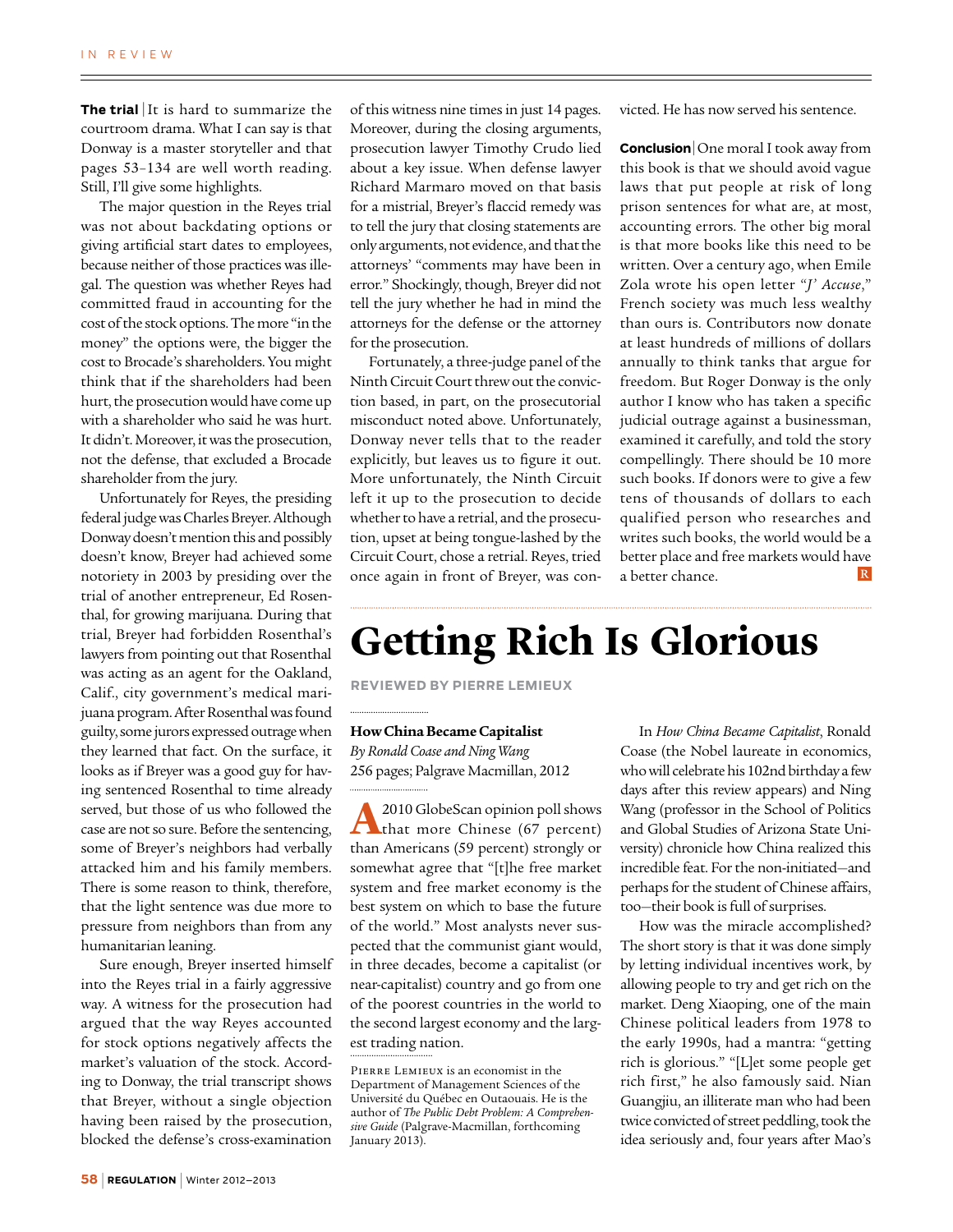death, became one of the first Chinese millionaires, amassing his fortune by selling watermelon seeds. It is fascinating that this simple idea apparently escaped the development economists who spent much of the 20th century devising economic models, foreign assistance proposals, and government schemes to kick-start economic growth in underdeveloped countries.

**Central planning** | Coase and Wang's study of institutional change is informed by economic theory, as any empirical or historical research must be:

What we have attempted is mainly a historical narrative of the chain of actions that brought

[the market transformation] about. But there is no way to present a coherent narrative of how China became capitalist without certain theoretical perspectives. Facts have to be selected and their significance assessed. Neither can be accomplished without proper guidance from theory.

The Great Helmsman, as

Mao was called, had only contempt for academic learning. He rejected the traditional role of Confucian intellectuals who, according to Coase and Wang, provided a check on power. Mao's successors professed to be influenced by facts ("seeking truth from facts") and not theories, but their implicit theories must have been better than Mao's because they correctly identified the reasons for poverty: central planning and the crushing of individual initiative.

À la Hayek, Coase and Wang remind us why central planning does not work. Without market prices, information on relative scarcities cannot circulate and provide the right incentives. Moreover, state minions are motivated to hide problems (and their own failures) from central bureaus. The absence of a free press adds to this wall of silence. Coase and Wang remind us that "the ultimate rationale for the market is human frailty." The failure of central planning had disastrous consequences in China. During the Great Leap Forward (1958–1961), which created a famine that killed 30 million people, the Chinese government was pushing farmers to produce unusable steel in backyard furnaces. Without prices, who knew that more wheat was needed?

As the market developed, producers started to respond to real consumer demand and the allocation of labor became more efficient. Incomes provided the right incentives. "Self-employed barbers, for example, came to earn higher incomes than surgeons in state hospitals," write Coase and Wang. "Street vendors who sold noodles and snack foods earned more than nuclear scientists."

Only after 1981 was a genuine price mechanism established over most of the economy. When Milton Friedman visited

> China in 1980, an official from the Ministry of Materials Distribution asked him, "Tell us, who in the United States is responsible for the distribution of materials?"

**Nurturing capitalism** | Opening to the world and to international trade was a crucial ingredient in China's evolution. As

early as 1977, a communist apparatchik had been shocked to discover that villagers in Hong Kong (still an independent territory) earned a hundred times as much as their counterparts just across the Shenzhen River in China. Needless to say, illegal emigration was booming. Soon Chinese leaders were visiting Europe, America (in 1979), Japan, and other market economies, and discovering with astonishment that farmers and workers were earning more than themselves.

In the early 1980s, the first Special Economic Zones were established. Mostly free of government control, they were devoted to foreign trade. Their original purpose was to "appropriate capitalism for the good of socialism."

Richard Nixon's visit to China in 1972 had paved the way. Ronald Reagan's visit in 1984 was very timely. "The United States of America," note Coase and Wang, "came to replace the Soviet Union as role model for China," particularly in the minds of young Chinese coming to study in America.

Although this is not part of Coase and Wang's topic, today's China-bashing (by

both the Republican and the Democratic presidential candidates in the recent election) is a big step backward. If trade with China were to be substantially affected, American consumers would be hit with large increases in the low prices of manufactured goods they now take for granted. And the Chinese might conclude that the free market is not what they thought it was. "[T]he charge that the Chinese economy poses a threat to the global market order is based more on fear and misapprehension than on reason," write Coase and Wang*.*

In a typical Coasian perspective, the book reminds us that the market depends on a broader institutional background that includes the rule of law and property rights. After Mao's death, the Chinese legal system started to be rebuilt. Interestingly, Coase and Wang note that in China, "[t]he delineation and transfer of [property] rights took place in one step" as the authorities released controls on resources in favor of specific private individuals or businesses. After three decades of reform, most of the Chinese economy had thus been privatized, with the exception of some state corporations.

A fascinating aspect of the story told by Coase and Wang is how change occurred in an unplanned and unexpected way, despite—as much as because of—what the authorities were doing. They identify four "marginal revolutions" or "marginal forces" that developed largely outside the central government's control. Private farming spread, and demonstrated its efficiency, before the government approved it. Self-employment in cities grew briskly after the government approved it to fight unemployment. The Special Economic Zones also emerged outside the central government's control. Besides these grassroots movements, corporations belonging to local governments fueled competition and often hosted private businesses.

While the Communist Party takes credit for these reforms, they were more like "crossing the river by groping for stones." "The story of China," write Coase and Wang, "is the quintessence of what Adam Ferguson called 'the product of human action but not of human design'…. [A] reform intended to save socialism has

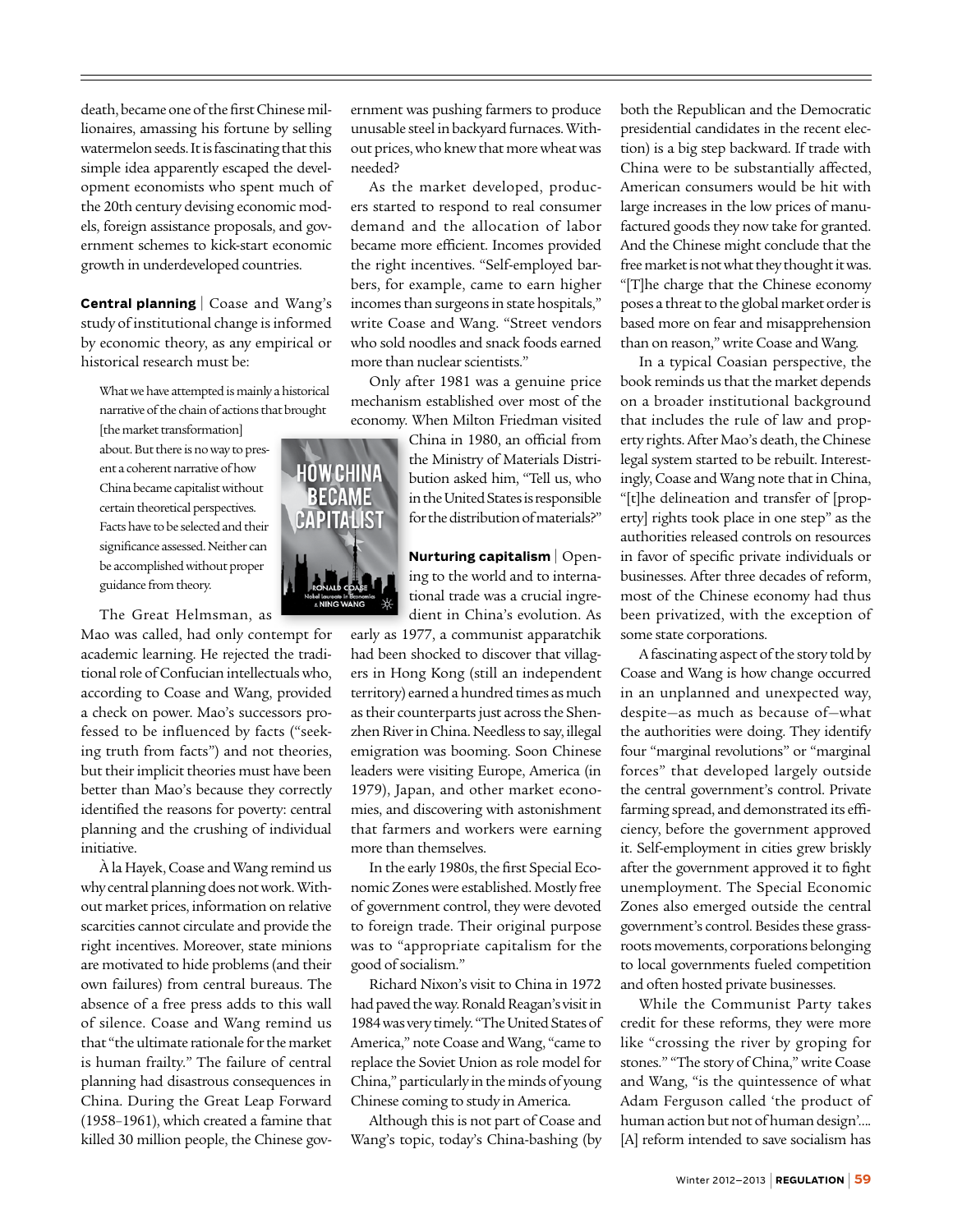inadvertently turned China into a market economy."

The march toward the market was helped by the diversity and decentralization of China, with distinct governments in its 32 provinces, 282 cities, 2,862 counties, 19,522 towns, and 14,677 villages. Even if local governments are nominally subordinated to Beijing's rule, their initiatives, experiments, and competition often undermined the central planner's goals. As the Chinese saying goes, "The mountain is high and the emperor far away."

**Strange Marxists** | After Mao's death, the gradual development of markets proceeded by leaps and bounds against a background of communist reaction and sometimes strong ideological opposition. The late 1980s and early 1990s—the epoch of Tiananmen Square—marked a pause. Surprisingly, most of the time, the advocates of liberalization hid their activities behind double-talk, from "socialist modernization" (already a big improvement over "class struggle"), to "socialism with Chinese characteristics," "a commerce economy with plan," and a "new political economy of Marxism." It was not until the 1990s that the market was recognized as the main foundation of the "socialist market economy." Deng Xiaoping, one of the main artisans of the reform, always claimed he was a Marxist: "Marxism," he said in 1992, "is the irrefutable truth. … Marxism is not abstruse. It is a plain thing, a very plain truth."

As time passed, the chasm between the Newspeak and the reality became more obvious. People called "putting on a red hat" the practice, in the early 1980s, of purchasing a nominal affiliation with a state enterprise in order to conduct a private business. In 1992, vice premier Tian Jiyun suggested that the opponents of liberalization should go and live in a "special leftist zone" with planning, shortages, and rationing. (This would be a good idea in the West, too!)

This long disconnect between official Newspeak and the reality of reform raises the issue of the role of ideas, if any. For Coase and Wang, ideas played a paramount role in Chinese institutional change. Paraphrasing Hume, they claim that "interests are the slaves of ideas." They report that Wen Jibao, the Chinese premier until very recently, was an outspoken fan of Adam Smith's *The Theory of Moral Sentiments*. The cover page of many Chinese editions of the book says in big red letters: "A Classic by a Master, Highly Recommended Five Times by Premier Wen." The progression of classical liberal ideas under the doubletalk of communist ideology is fascinating. Recent articles in *The Economist* and the *Wall Street Journal* suggest that, instead of Keynes, Hayek is having much influence on economic policy in China.

The Chinese reform was made gradually and without any grand ideological design. Is it possible that liberal revolutions can be more easily achieved this way than by the Thatchers and Reagans of the world? Coase and Wang don't formally raise this question, but they provide much food for thought.

Chinese traditions helped the reformers. The country has a long commercial and entrepreneurial history. During more than a thousand years, the Silk Road symbolized trade between China and the rest of the world. Many inventions were first made in China, although they were often better exploited in the West. When Marco Polo visited China in the 13<sup>th</sup> century, he was impressed by the country's industry and commerce. Coase and Wang argue that free market elements were present in Taoism, one of the main threads in China's intellectual history. "So long as I [the ruler] do not attend to anything, the people will of themselves get prosperous," said Lao-tzu 1,500 years ago. "In its attempt to build a market economy with Chinese characteristics at the end of the twentieth century," write Coase and Wang, "China … has come full circle to embrace its own cultural roots by way of capitalism."

*How China Became Capitalist* is somewhat equivocal on the role of government. On the one hand, China's market revolution was done without a grand central design; it was a bottom-up affair. Sometimes, central government's dictates were simply ignored. The first stock exchange opened in Shenzhen at the end of the 1980s despite Beijing's refusal to grant permission. This sort of practice was referred to as "get on the bus first, buy the ticket later." So we might think that enforcing property rights would suffice for the role of government. On the other hand, Coase and Wang suggest that government may be useful as a provider of "organizing services" and a social insurer. In China, the central and local governments acted as organizers when they established Special Economic Zones and, later, thousands of local industrial parks. The central government played the role of a social insurer by creating unemployment insurance, state pensions, and health insurance, thereby freeing government employees from their public jobs perks. Yet, "it is misleading," the authors write, "to suggest that Chinese economic reform represents the triumph of state interference over market forces."

**East and West** | Is this "capitalism with Chinese characteristics" really capitalism? Coase and Wang think so. Some of these "Chinese characteristics" represent purely cultural factors. The questionable ones relate to the privileges retained by large state corporations, the role of local governments in competition, the absence of brand names (who knows the name of a single large Chinese company beyond Lenovo and Foxconn?), the poor state of government-controlled higher education, the absence of democracy, and the strangulation of the market for ideas by a suspicious central government. Coase and Wang note that the lack of a free market for ideas, including political ideas, (a deep weakness compared to the West) is harming China much more than the absence of formal democracy.

What is capitalism anyway? Even in the West, many don't agree on the answer. Here, we can go farther than Coase and Wang. For libertarians, several components are necessary: private property of capital, no central planning, free markets and prices, individual rights, and a minimal role for the state. If we use this gauge, China has not yet become capitalist. Mind you, no Western country is either. If one is willing to make exceptions for state corporations, some regulation of markets, some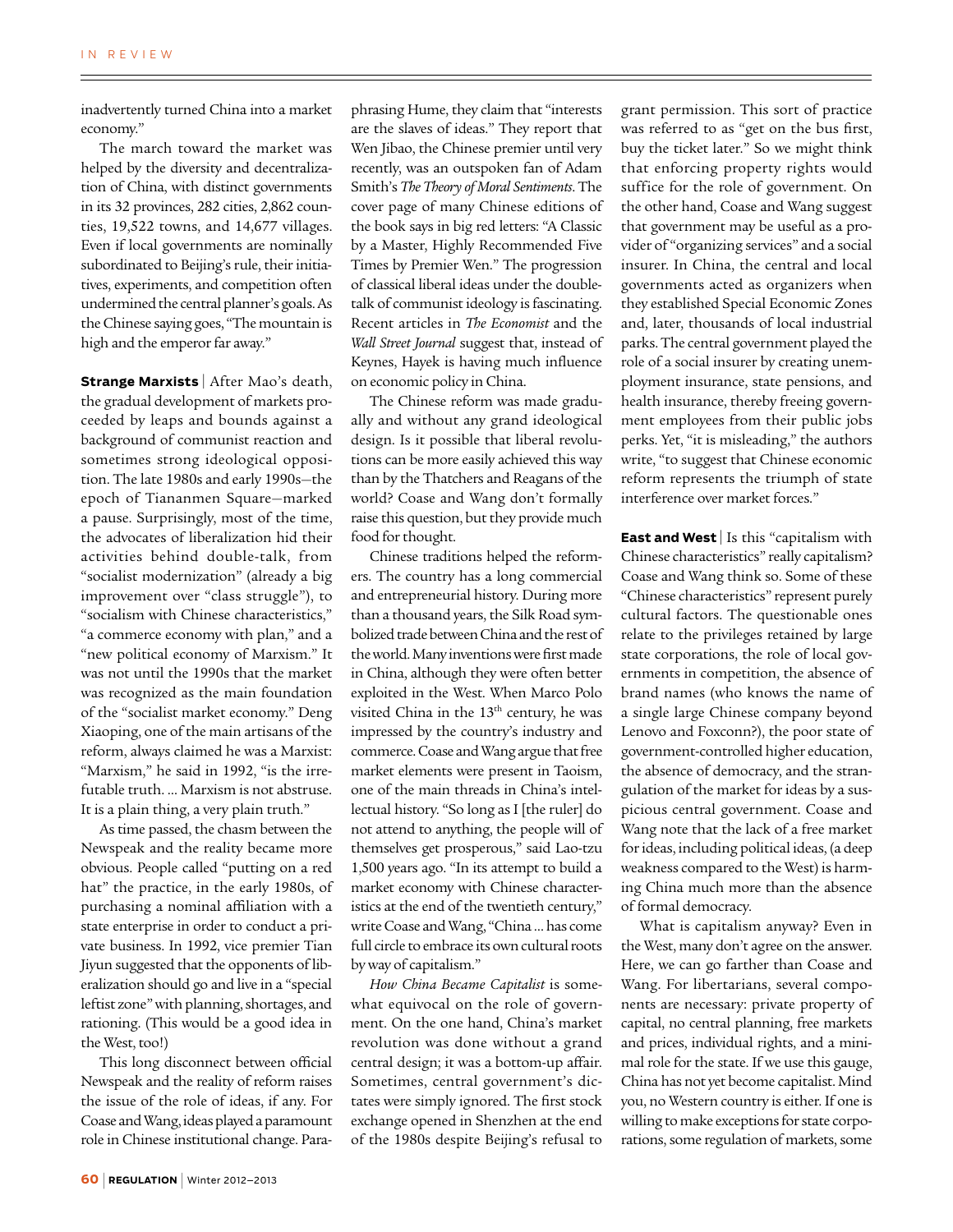organizing and insurance role for the state, and individual rights, then China may be nearly as capitalist as Western countries.

In other words, the Chinese system is "capitalist" if and only if the term refers to the mixed economy we now have in the West. Wang Zhen, a high-level apparatchik who visited Britain in 1978, wrote that "Britain would simply be our model of a communist society if it were ruled by a communist party." Meant as laudatory for Britain, this comment is very incriminating. China and the West have converged much over the past half-century, the first becoming more capitalist, the latter much less so—and even a bit communist if we are to believe Wang Zhen. *How China Became Capitalist* reveals, perhaps unwittingly, the weaknesses of the West as much as its strengths.

One major difference is that individual rights are much better protected in Western countries—even if the situation has not been improving, including during the very years when the Chinese discovered the benefits of freedom. The Chinese state's birth control policy has been both a tyrannical enterprise and an economic disaster. The lack of a free market for ideas in China is closely related to the absence of formalized individual liberty. *The Economist* recently wrote that "[t]o get rich is not always glorious," as many of the richest

Chinese seem to be targeted by government authorities. Can capitalism survive without freedom being also recognized in other fields? Coase and Wang seem to agree that real capitalism and individual liberty are inseparable: "Without a free and open market for ideas, China cannot sustain its economic growth."

A less charitable interpretation of the Chinese model would identify it with crony capitalism. Many large Chinese corporations still belong to the state, hold monopolies over some sectors, and get privileged treatment in their financing. Of *Fortune*'s 500 largest global corporations in 2010, 46 were Chinese (of which four were from Hong Kong), but only two of those were private. Under crony capitalism, getting rich is neither glorious nor necessarily conducive to prosperity. One would then conclude that the Chinese system is even worse than our own, although we may be heading in the same direction through regulation, bailouts, and central banks' bond holdings. Coase and Wang, however, provide many good arguments against this interpretation of Chinese capitalism. And there must be something capitalist in a country where taxes don't exceed 20 percent of gross domestic product.

**Conclusion**<sup>|</sup> Some criticism can be addressed to *How China Became Capitalist*.

I wish the authors had provided more evidence about the power, and the current evolution, of the large state-owned enterprises. On a more theoretical level, the book too often ignore the teachings of Public Choice economics and seems to assume that the Chinese state has been selflessly aiming at the happiness of the Chinese people. It would have been useful to learn how Chinese politicians and bureaucrats thought they could benefit from the marginal revolutions they launched or tolerated. As I am finishing this review, I find corroborating evidence under the pen of Jamil Anderlini of the *Financial Times*: "In the many small uprisings that continually bubble up across China, the protagonists almost always believe that if the country's enlightened leaders only knew about local corruption, they would descend like a *deus ex machina* to administer justice." The authors of *How China Became Capitalist* have not stressed enough the persistent tyrannical trends within the Chinese state and Communist Party. Power corrupts.

Yet, *How China Became Capitalist* is a fascinating book that teaches much about what China is and, as Coase is fond of saying, "what happens in the real world." It will change many of the reader's ideas on China and suggest a host of interesting questions about the world.

### **I n Review** | **Wo rk i n g Papers**

Below is a summary of some recent papers that may be of interest to Regulation's readers.

**By Peter Van Doren**

### **Electric Cars**

■ "Spatial and Temporal Heterogeneity of Marginal Emissions: Implications for Electric Cars and Other Electricity-Shifting Policies," by Joshua Graff Zivin, Matthew J. Kotchen, and Erin T. Mansur. October 2012. University of California Center for Energy and Environmental Economics Working Paper WP-047.

**D**o electric vehicles emit less carbon than conventional gasoline-powered vehicles? Many people would probably say yes. But the actual answer depends on the type and amount of fuel used to generate the electricity used to charge the batteries.

To compare emissions for the current American fleets of both types of cars, the authors of this paper use the continuous emissions data for 2007–2009 for electricity generating plants in the United States. They create hourly estimates of the effects of marginal increases in electricity use on carbon emissions at the level of the nation's three electricity transmission systems: east of the Rockies, west of the Rockies, and Texas.

The average emissions rate is 2.1 lbs. of carbon dioxide per kilowatt-hour (kWh) of electricity, taking into account generation and transmission losses, which amount to 4.6 and 9.6 percent respectively of gross generation. Current plug-in electric vehicles (PEVs) consume 0.35kWh per mile, and thus result in 0.735 lbs. of carbon dioxide emissions per mile. Gasoline-powered autos and light trucks in the United States in 2009 averaged PETER VAN DOREN is editor of *Regulation* and senior fellow at the Cato Institute. 21.7 miles per gallon, and each gallon of gasoline consumed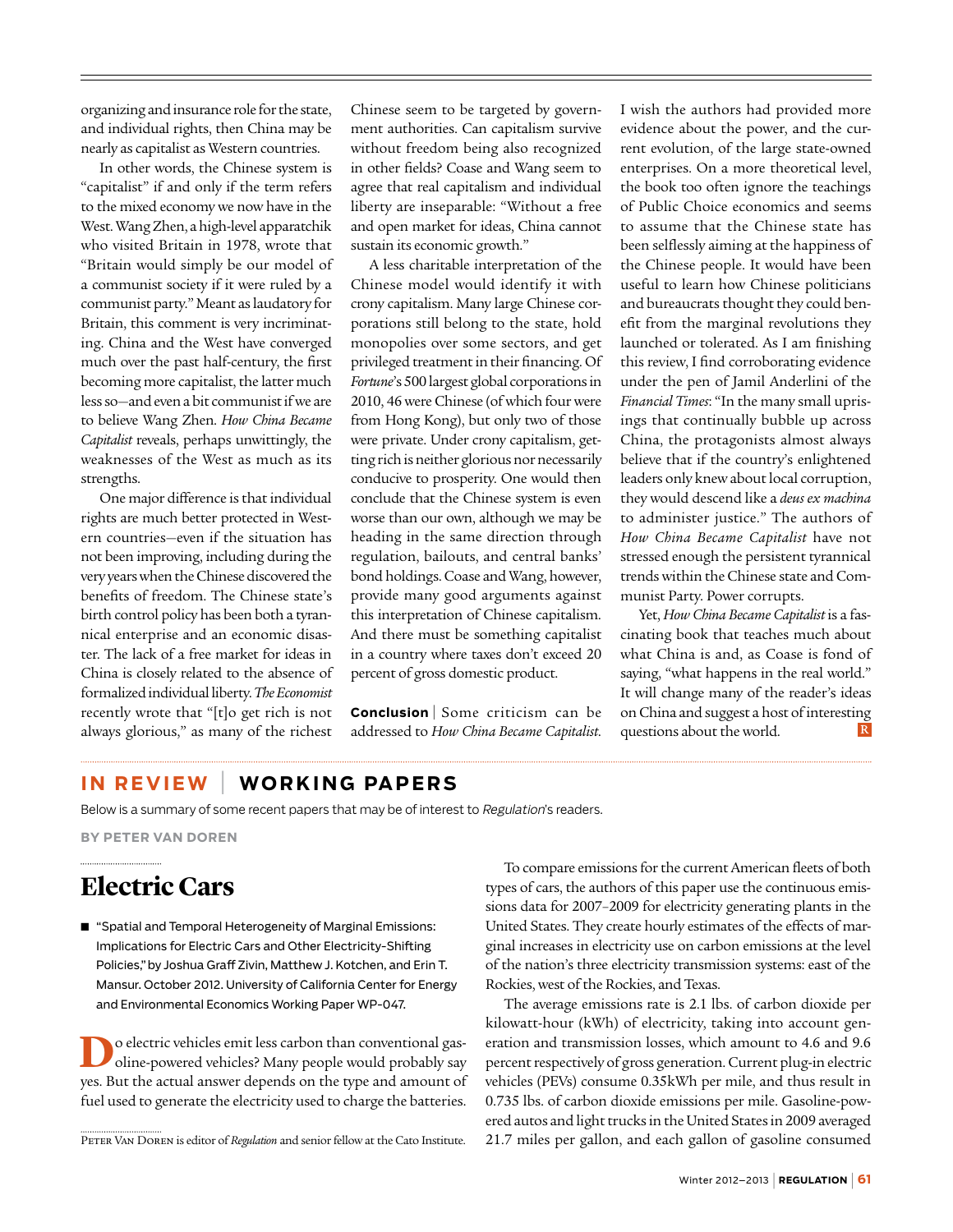resulted in 19.6 lbs. of carbon dioxide. Thus, conventional vehicles emitted 0.9 lbs. of carbon dioxide per mile on average. That means that PEVs have lower carbon emissions than the average conventional vehicle in operation.

But if one already uses a high-mileage conventional car, then the scope for carbon improvement through the use of a PEV is much smaller. Consider the Toyota Prius: If one gets 50 mpg, then an emission-equivalent electric vehicle would have to be charged from generators whose carbon emissions were less than 1.13 lbs. per kWh. Only 12 percent of fossil-fuel-fired generation have emission rates that low.

An all-electric Nissan Leaf would emit 0.735 lbs. of carbon dioxide per mile, while fuel-efficient conventional vehicles like the Honda Civic, Toyota Corolla, Chevy Cruze, and Ford Fiesta get 31 mpg and thus emit 0.63 lbs. of carbon dioxide per mile. Some 59 percent of fossil-fuel-fired generators that would be used to recharge the Leaf would produce more carbon than the conventional cars would produce through gasoline combustion.

Another complicating factor in comparing PEVs to conventional cars is the time and place that PEV owners choose to charge their vehicles. Marginal carbon emissions from electric generators vary by region and by time because of the composition of fuel used by generators—primarily the tradeoff between coal and natural gas. Charging an electric vehicle between midnight and 5 a.m. anywhere east of the Rockies would result in more carbon emissions than driving a gas-electric hybrid like the Prius because of the dominant role of coal-fired electricity generation during those hours.

### **Air Quality**

■ "Defensive Investments and the Demand for Air Quality: Evidence from the NO<sub>y</sub> Budget Program and Ozone Reductions," by Olivier Dechenes, Michael Greenstone, and Joseph S. Shapiro. July 2012. SSRN #2109861.

**E**stimates of the health benefits from air pollution reduction are difficult to obtain because of the lack of natural experiments. Most evaluations of emissions markets combine engineering models of emissions with atmospheric chemistry and transport models and epidemiological models of dose and health response. The epidemiological models, in turn, are grounded in cross-sectional statistical relationships in which differences in aggregate pollution exposures are compared to differences in health outcomes across metropolitan areas.

For six years, from 2003 through 2008, the summer capand-trade system for nitrogen-oxygen molecules  $\mathrm{(NO_x)}$  was in operation in the Eastern and Midwestern United States. On May 1 of those years, emission levels dropped 35 percent and then rose again on October 1 when the summer season ended. This created a natural experiment that the authors of this paper used to create estimates of changes in exposure and health effects. Their work also examined asthma drug expenditures in order to

estimate people's willingness to pay to avoid negative respiratory health outcomes.

The authors used a triple-difference estimator that compares winter vs. summer, participating vs. nonparticipating states, and before- and after-2003 pollution and health outcomes. In the participating states in the summer, ozone average concentration dropped 6 percent while peak ozone levels dropped 23 percent. In that time period, asthma drug expenditures decreased 1.9 percent, or \$900 million. That cost exceeded the cost of abatement, which was less than \$761 million per year (365,750 tons per summer multiplied by the average permit cost of \$2,080 per ton). Summer mortality decreased 0.5 percent, or 1,800 fewer deaths per summer among people age 75 and over, but those benefits may simply be the result of short-term displacement from the summer to the winter.

The authors argue their results stem from ozone reductions rather than other plausible channels. They find no effects on plausibly unrelated health conditions such as those that require gastrointestinal medications. They also find no effects on other pollutant concentrations such as carbon monoxide or sulfur dioxide.

### **Behavioral Economics**

- "Are People Probabilistically Challenged?" by Alex Stein. March 2012. SSRN #2015075.
- "Behavioral Law and Economics: Its Origins, Fatal Flaws, and Implications for Liberty," by Joshua D. Wright and Douglas H. Ginsberg. September 2012. SSRN #2147940.

**T**he most important intellectual challenge to the belief that adults in market settings make decisions that improve their welfare is behavioral economics. Behavioral economics claims that people commit cognitive errors in choice settings. The result is reduced, rather than improved, welfare.

Many who advocate government regulation of markets use results of behavioral economics as a rationale. The ascendancy of behavioral views as rationales for regulation was confirmed by the appointment by President Obama of Cass Sunstein to head the Office of Information and Regulatory Affairs, the agency that analyzes the cost effectiveness of major federal regulations. Sunstein is the coauthor with Richard Thaler of *Nudge* (Yale University Press 2008), a popular exposition of behavioral thought.

Another important book advocating behavioral approaches to economics is *Thinking Fast and Slow* (Farrar, Strauss, and Giroux 2011) by Daniel Kahneman, one of the first scholars to criticize neoclassical economics from the behavioral perspective. Before this book, the behavioral critique was just a list of cognitive errors, each of which had a name such as "the endowment effect" (people demand more to part with something they already have as compared to what they would pay to get the same good), "hyperbolic discounting" (placing an extremely high weight on present costs and benefits as compared to future costs and benefits), and "optimism bias" (a person believes that bad events are far less likely to